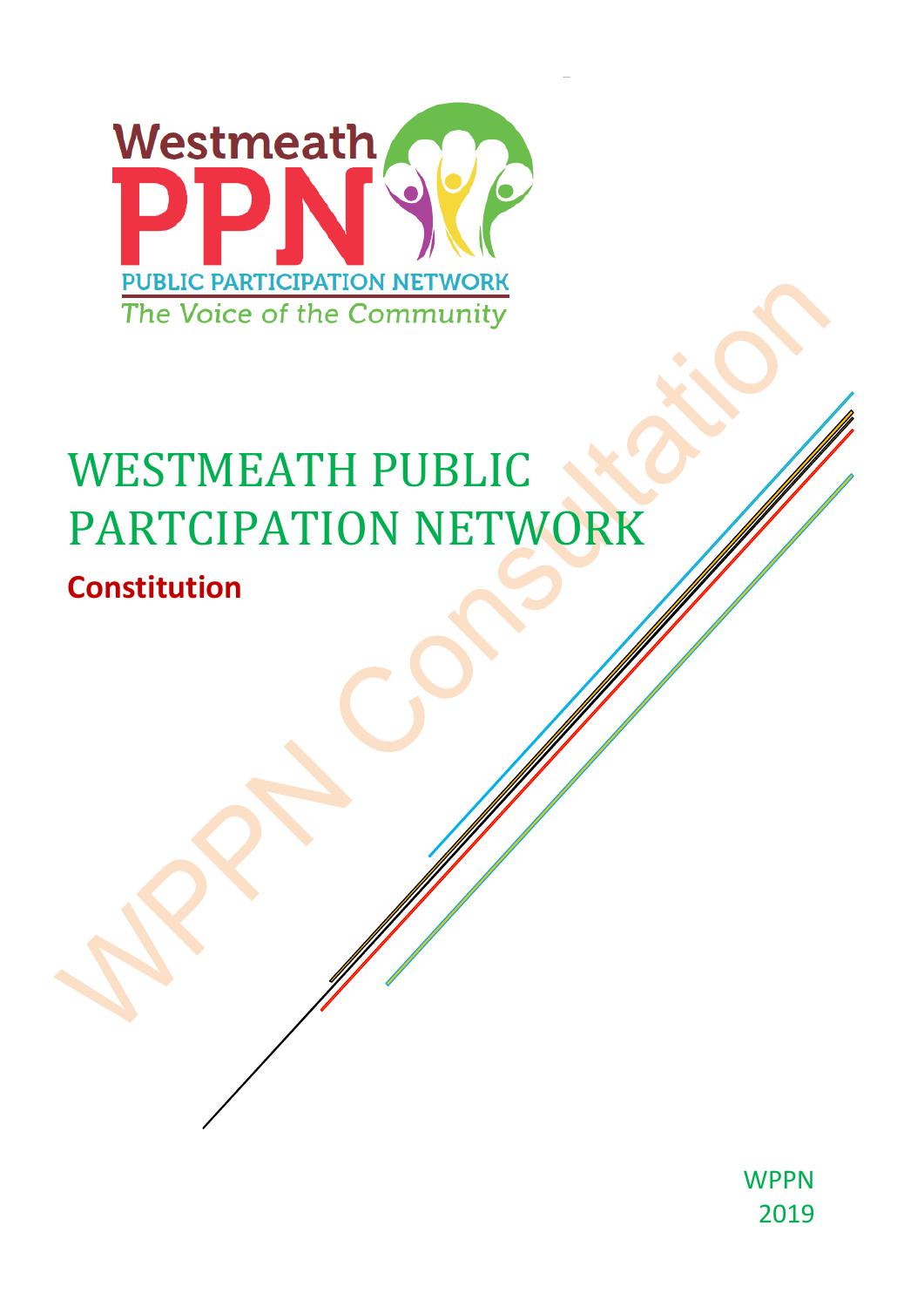# **WESTMEATH PUBLIC PARTICIPATION NETWORK**

**LOCAL GOVERNMENT REFORM ACT (NO 1) 2014**

**PART 7- LOCAL AUTHORITY GOVERNANCE AND MANAGEMENT**

**SECTION 46 - CONSULTATION WITH LOCAL COMMUNITY**

# **DRAFT CONSTITUTION**

A Constitution is a body of fundamental principles or established precedents according to which an organisation is acknowledged to be governed.

# **Constitution Version History**

| <b>Version</b> | <b>Date</b><br><b>Adopted</b> | <b>Facilitator/Chairperson Note</b> |  |
|----------------|-------------------------------|-------------------------------------|--|
| 1.0            |                               |                                     |  |
|                |                               |                                     |  |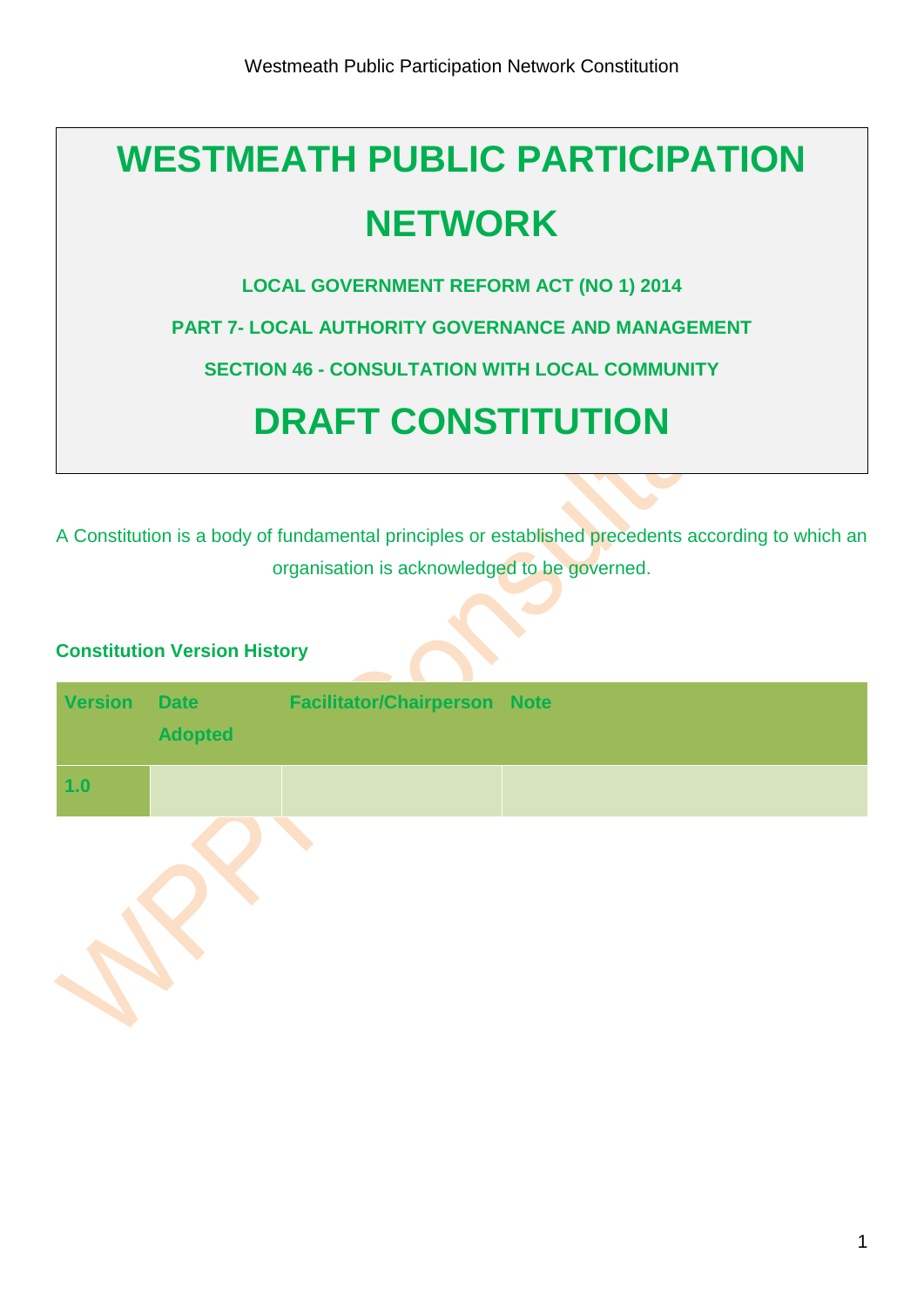|    |     | <b>Contents</b> |  |
|----|-----|-----------------|--|
| 1. |     |                 |  |
| 2. |     |                 |  |
| 3. |     |                 |  |
| 4. |     |                 |  |
|    | 4.1 |                 |  |
|    | 4.2 |                 |  |
|    | 4.3 |                 |  |
| 5. |     |                 |  |
|    | 5.1 |                 |  |
|    |     |                 |  |
|    |     |                 |  |
|    |     |                 |  |
|    | 5.2 |                 |  |
|    |     |                 |  |
|    |     |                 |  |
|    |     |                 |  |
|    |     |                 |  |
|    | 5.3 |                 |  |
|    |     |                 |  |
|    |     |                 |  |
|    |     |                 |  |
| 6. |     |                 |  |
|    | 6.1 |                 |  |
|    |     |                 |  |
|    |     |                 |  |
|    |     |                 |  |
|    |     |                 |  |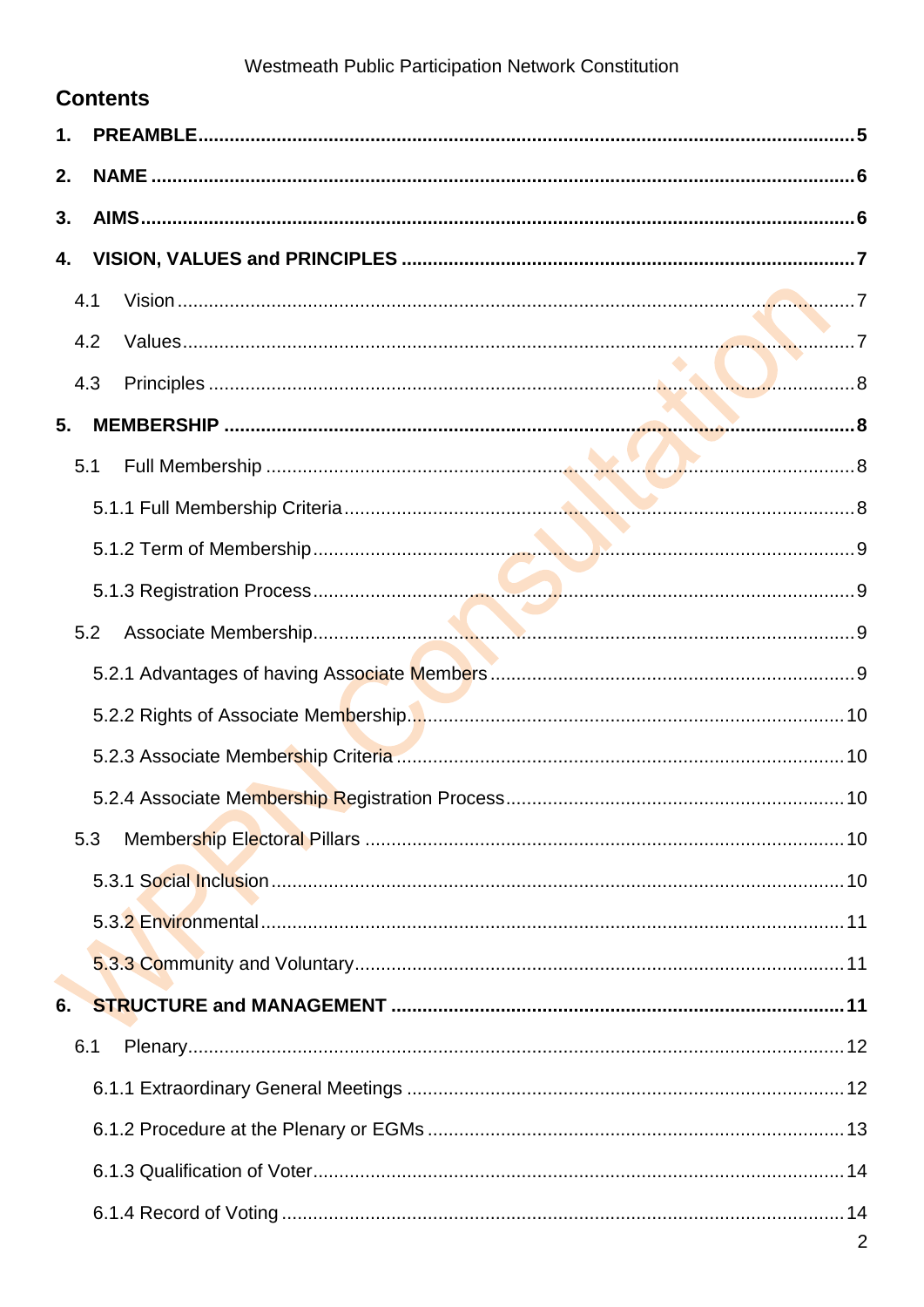| Westmeath Public Participation Network Constitution |  |
|-----------------------------------------------------|--|
|                                                     |  |
|                                                     |  |
|                                                     |  |
| 6.2                                                 |  |
|                                                     |  |
|                                                     |  |
|                                                     |  |
|                                                     |  |
|                                                     |  |
| 6.3                                                 |  |
|                                                     |  |
|                                                     |  |
|                                                     |  |
|                                                     |  |
|                                                     |  |
|                                                     |  |
|                                                     |  |
| 7.                                                  |  |
| 7.1                                                 |  |
| 7.2                                                 |  |
| 7.3                                                 |  |
| 7.4                                                 |  |
| 7.5                                                 |  |
|                                                     |  |
|                                                     |  |
|                                                     |  |
| 7.6                                                 |  |
|                                                     |  |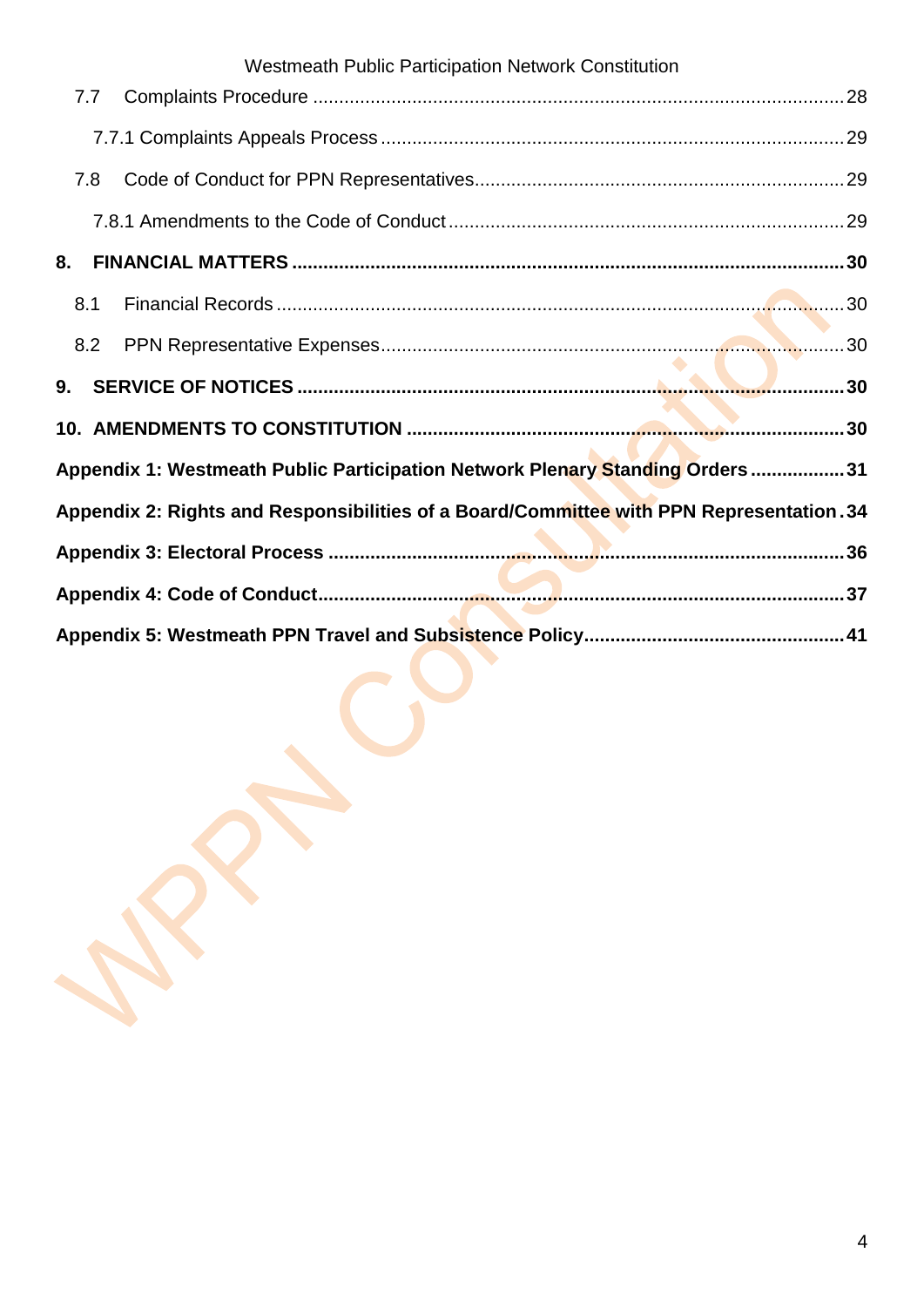# <span id="page-5-0"></span>**1. PREAMBLE**

The Local Government Reform Act 2014 which came into effect on 1<sup>st</sup> June 2014 has restructured the relationship between Local Communities and Local Authorities and between Local Authorities and Local Communities. Section 46 of the Act outlines the New "Framework for Public Participation at Local Government Level".

The Public Participation Network is a formal network and is the main link through which the Local Authority connects with the Local Communities and the Local Communities with the Local Authority.

# **The participation of all citizens in public life and discourse and their right to influence decisions that affect their lives and communities is at the centre of democracy.**

The PPN facilitates the extensive and diverse participation and input by all citizens into the decision-making process at local government level and their active role in the policy making and oversight activities of Westmeath County Council through participation and engagement in:

- Strategic Policy Committees
- Local Community Development Committee
- Joint Policing Committee
- other committees outside of the Local Authority remit

with the number of representatives to be elected onto each agreed with Westmeath County Council or the relevant committee/board.

Community Groups/Organisations who wish to participate must register with the PPN.

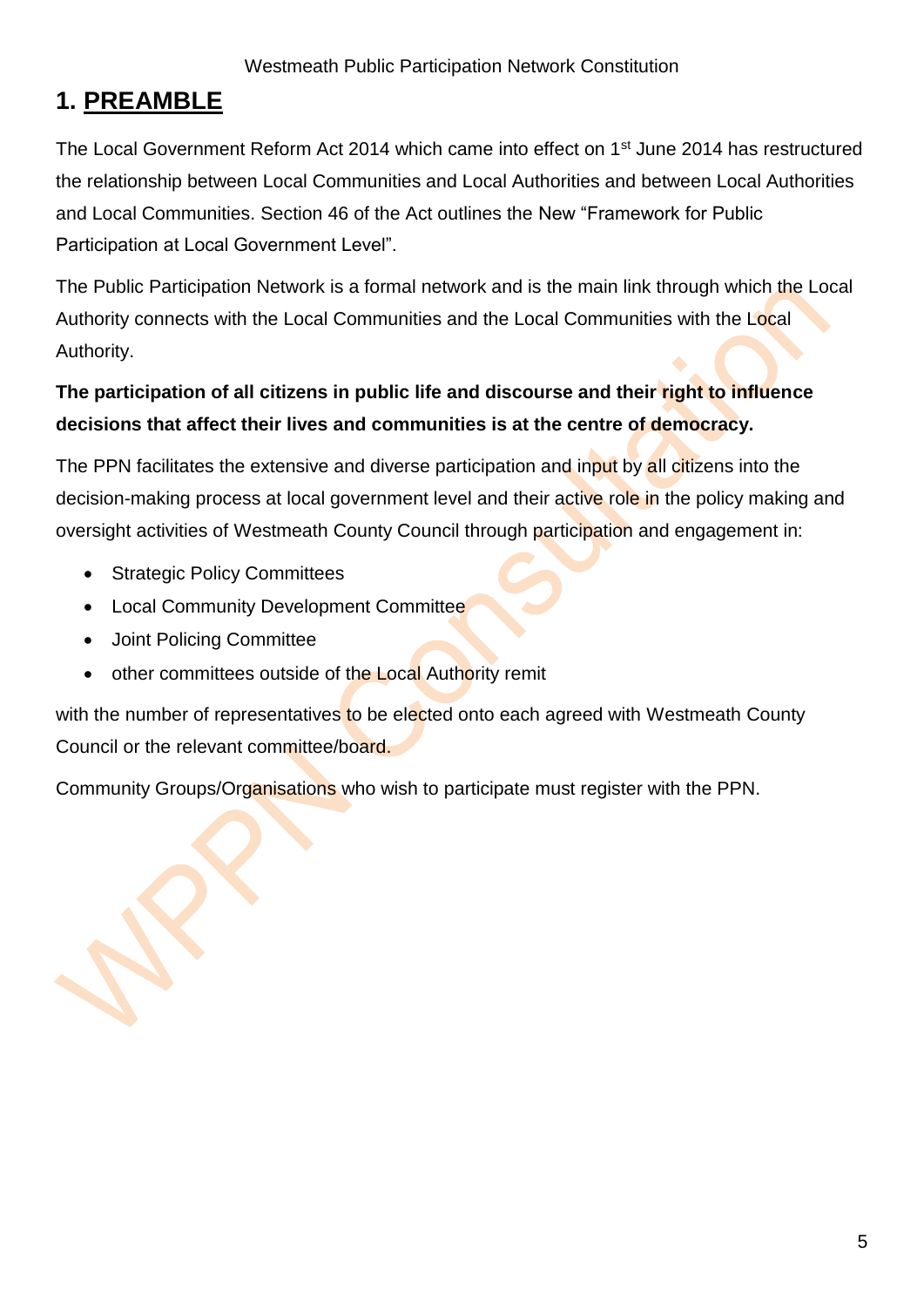# <span id="page-6-0"></span>**2. NAME**

The name of the organisation shall be Westmeath Public Participation Network otherwise referred to as Westmeath PPN or the PPN.

# <span id="page-6-1"></span>**3. AIMS**

The aims of the Westmeath PPN shall be to:

- Represent the Environmental, Social Inclusion, Community and Voluntary Sector's interests of Westmeath on Policy Making and Advisory Bodies of and for Westmeath County Council (Core Function).
- Participate in and contribute to the Development of the Vision of Westmeath County Council for the:
	- o Well-being of this and future generations.
	- o Social, Cultural and Economic Development of the Westmeath Area.
- Proactively promote the benefits and advantages of Community Representation on Boards and Committees.
- Ensure as far as reasonably possible that all community-based organisations/groups in Westmeath Area are aware of the existence of the PPN.
- Ensure as far as reasonably possible that all organisations/groups in Westmeath Area are aware of the Nomination Process to structures within the PPN.
- Ensure that all Community Sector representation on all Westmeath County Council sponsored Committee/Board are selected via the Westmeath PPN.
- Facilitate opportunities for networking, communication and the sharing of information between the various segments of the Community (environmental, social inclusion community and voluntary groups) and between these groups and Westmeath County Council.
- Ensure that all potentially relevant Information is circulated to the PPN.
- Identify issues both of individual segments of the Community and of collective concern and Advocate to influence policy locally and nationally in relation to these issues.
- Monitor and Evaluate existing Policies for impact, outcome and output on the Community.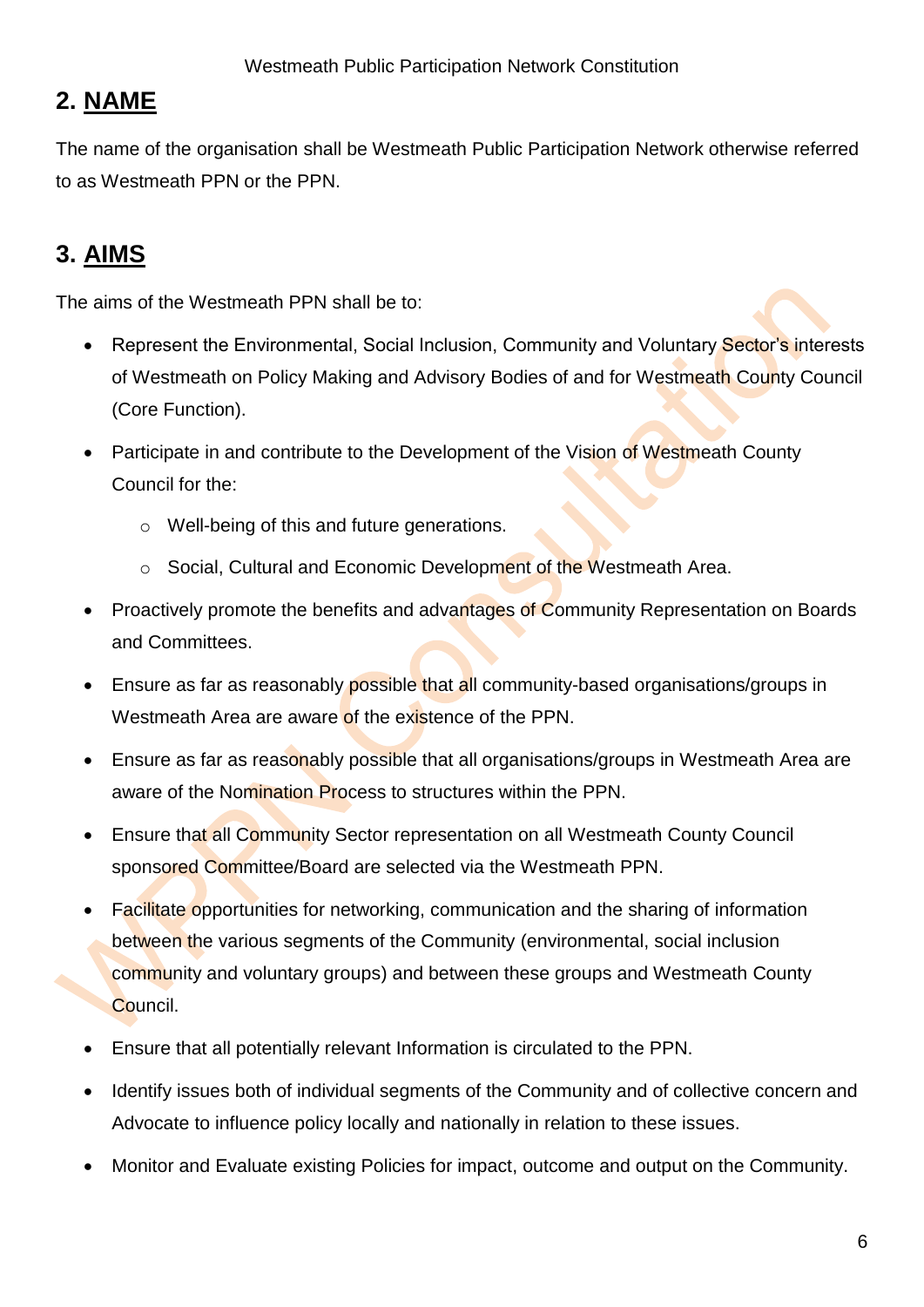- Actively support the inclusion of socially excluded groups or communities experiencing high levels of poverty, discrimination or disadvantage and to facilitate their participation at local and county level and to clearly demonstrate same.
- Ensure that the three Pillars of the PPN both individually and collectively always act professionally and have a strong collective Voice within the Westmeath Area and on relevant National Structures.
- Support the group members of the Public Participation Network so that they can develop their own capacity and perform their work more effectively, participate effectively in the Public Participation Network activities, and ensure the group voices and concerns are listened to and included in relevant Policy Proposals.
- Uphold this constitution which clearly outlines the:
	- $\circ$  Roles of and Interlocking relationships between the various structures: Plenary, Linkage Groups, PPN Representatives, Secretariat, Boards and Committees.
	- o PPN Representatives, (including Secretariat and Facilitator/Chairpersons) participation, advocacy, roles and responsibilities as representatives and their responsibility to comply with and represent the PPN Policy or Recommendations and in no circumstance advocate or otherwise be in favour of an alternative personal view as if it were the **Pillars/Segments** view/policy/recommendation.

# <span id="page-7-0"></span>**4. VISION, VALUES and PRINCIPLES**

# <span id="page-7-1"></span>**4.1 Vision**

The Vision of the Westmeath Public Participation Network is that it shall be the:

- Voice of the Community of Westmeath and to influence improved decision making in the county.
- Main link through which the Local Authority connects with the Community and Voluntary Sector and the Community and Voluntary Sector connects with the Local Authority.

# <span id="page-7-2"></span>**4.2 Values**

Westmeath Public Participation Network is underpinned by the values of:

• Inclusiveness – all Volunteer led Organisations; Groups in the area.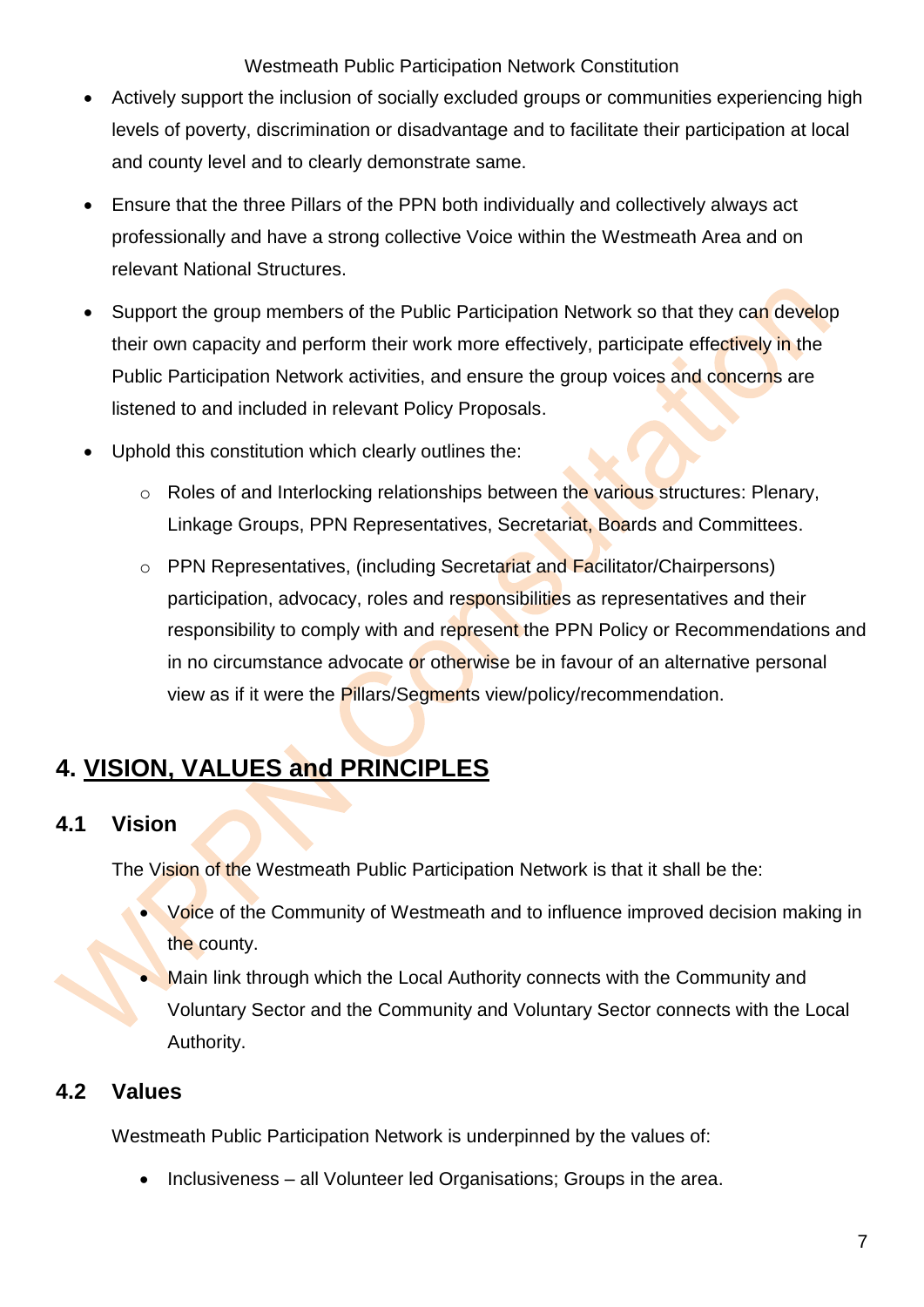- Participatory open, welcoming, respectful, collaborative and Facilitator.
- Independent from the Local Authority and of any vested Interests.
- Diversity recognising that Pillars are broad and composed of people with multiplicity of opinions.
- Openness and Transparency in its processes, procedures, interfacing with member groups/organisations, public representatives, local authority personnel, etc.
- Respect for all the individuals involved, valuing the dignity of each person and treating others as one would wish to be treated.

# <span id="page-8-0"></span>**4.3 Principles**

Westmeath Public Participation Network operates under the principles of:

- **Accountable:** to its members by implementing and abiding by good Governance structures, policies and procedures.
- **Democratic:** in its process.
- **Committed:** through its participation and engagement to attend all meetings and report back to its membership.
- **Communicate:** In a clear, concise, simple and timely manner utilising modern technology as appropriate with all members.
- **Support:** new and inexperienced members to develop their skills and capacity.
- **Circulate:** all potentially relevant information to the PPN membership.

# <span id="page-8-1"></span>**5. MEMBERSHIP**

# <span id="page-8-3"></span><span id="page-8-2"></span>**5.1 Full Membership**

# **5.1.1 Full Membership Criteria**

Full membership of Westmeath PPN is open to community groups and organisations who:

- Have an address in Westmeath and are volunteer led (i.e. voluntary Board or Committee who are directly responsible for the organisation/group).
- Are not for profit, non-political, non-sectarian and non-religious organisation.
- Are independent (i.e. their own constitution) and not a subgroup/subsidiary of another group.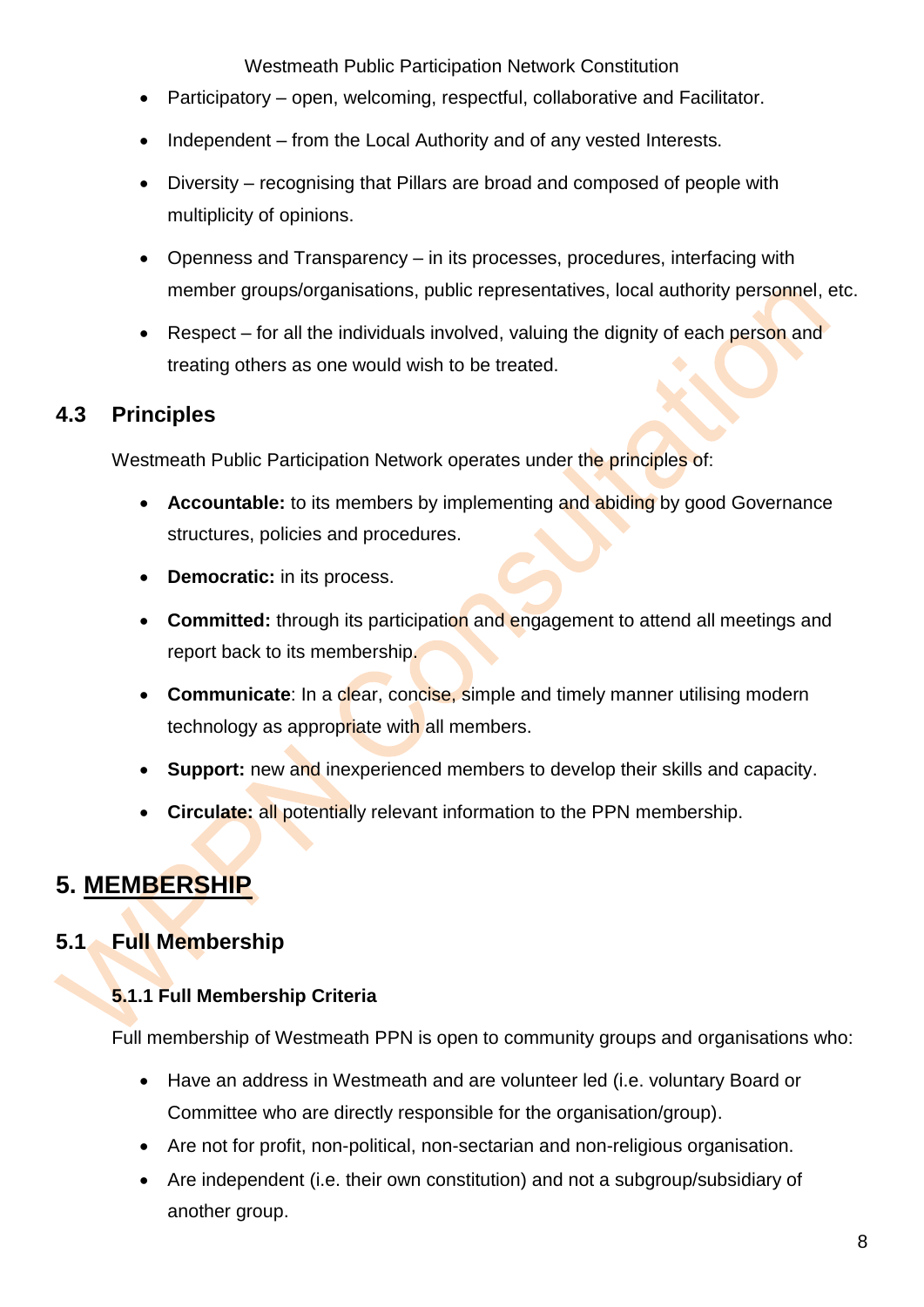- Have at least four (4) members and are open to new members.
- Are in existence for at least twelve (12) months.
- Have an appropriate governance structure (formal structure) with an agreed:
	- o Set of rules/financial procedures.
	- o Meet regularly at least bi-monthly.
- Are National Organisations that are headquartered in Westmeath or through their Local Westmeath Branch (the local branch shall be eligible to vote and hold the representative position).
- Complete the Westmeath Community County Register Registration Form.

# <span id="page-9-0"></span>**5.1.2 Term of Membership**

Once an organisation has become a member of the PPN they shall be required to reaffirm their membership details every two years prior to the Annual General Plenary Meeting in that year.

# <span id="page-9-1"></span>**5.1.3 Registration Process**

- Prospective members register through filling out the Westmeath PPN Register form.
- The PPN Register form can be filled out on the PPN website [www.westmeathppn.ie](http://www.westmeathppn.ie/) or a hard copy may be requested from the PPN.
- The PPN Register form is used to register groups for the purpose of membership of the PPN and for the purposes of accessing supports and funding from Westmeath County Council and other agencies.
- PPN Register Forms are processed by the PPN Secretariat, who assess eligibility for membership and ensure the appropriate Electoral Pillar has been chosen (i.e. Community, Environment and Social Inclusion).

# <span id="page-9-2"></span>**5.2 Associate Membership**

Associate Membership provides a pathway and a link between key community groups/organisations and services in Westmeath who are excluded from Full Membership, to have a voice on matters of interest.

# <span id="page-9-3"></span>**5.2.1 Advantages of having Associate Members**

Associate Membership enhances and enriches the PPN as:

• Membership is extended to groups that do not meet PPN eligibility criteria.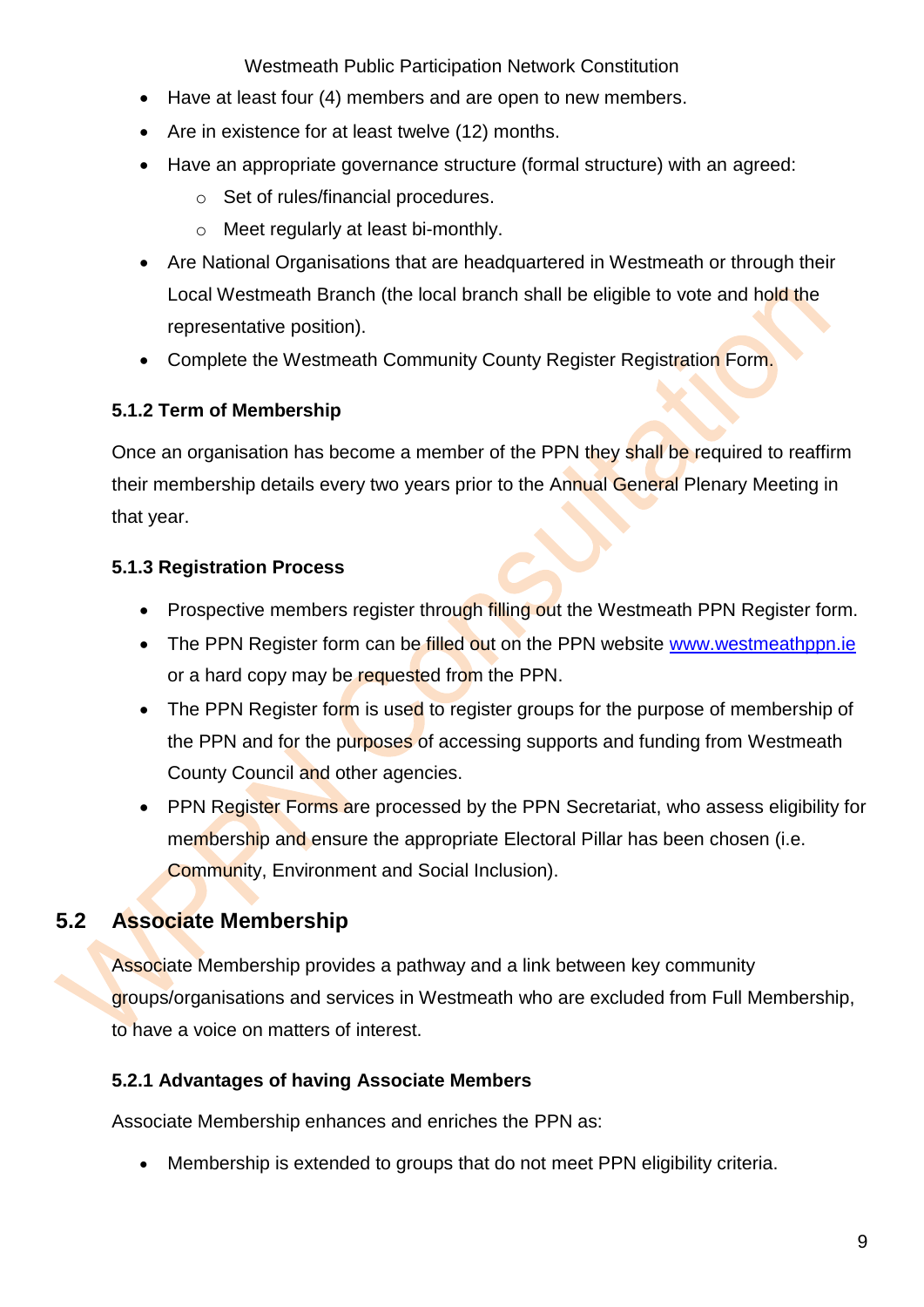- Associate members contribute to discussions at Linkage Group level and contribute to broadening and development of the Westmeath PPN perspective.
- Associated members expand the PPN reach into the wider community and support base.
- Associated members provide an opportunity to engage with and inform the professional community & voluntary sector.

#### <span id="page-10-0"></span>**5.2.2 Rights of Associate Membership**

Associate members can:

- Attend the PPN training and events.
- Attend Linkage Groups and Plenary and contribute to discussion; however voting rights are not extended to Associate members.
- Receive information newsletters, meeting minutes, etc.

#### <span id="page-10-1"></span>**5.2.3 Associate Membership Criteria**

Associate membership of Westmeath PPN is open to groups and organisations not eligible for full membership but who:

- Engage with or support the PPN.
- Are a valid community group, organisation or service.
- Work is related, supportive or similar fields to that of the PPN or its members.
- Agree to comply with PPN policies and constitution.
- Have a Branch, Group, Association, etc. established in Westmeath for at least one year.

#### <span id="page-10-2"></span>**5.2.4 Associate Membership Registration Process**

The process of registering for associate membership is the same as that outlined in section 5.1.3 above.

# <span id="page-10-3"></span>**5.3 Membership Electoral Pillars**

The PPN Membership is divided into three (3) Pillars. Each organisation/group must decide to participate in the "pillar" which represents their primary interest:

#### <span id="page-10-4"></span>**5.3.1 Social Inclusion**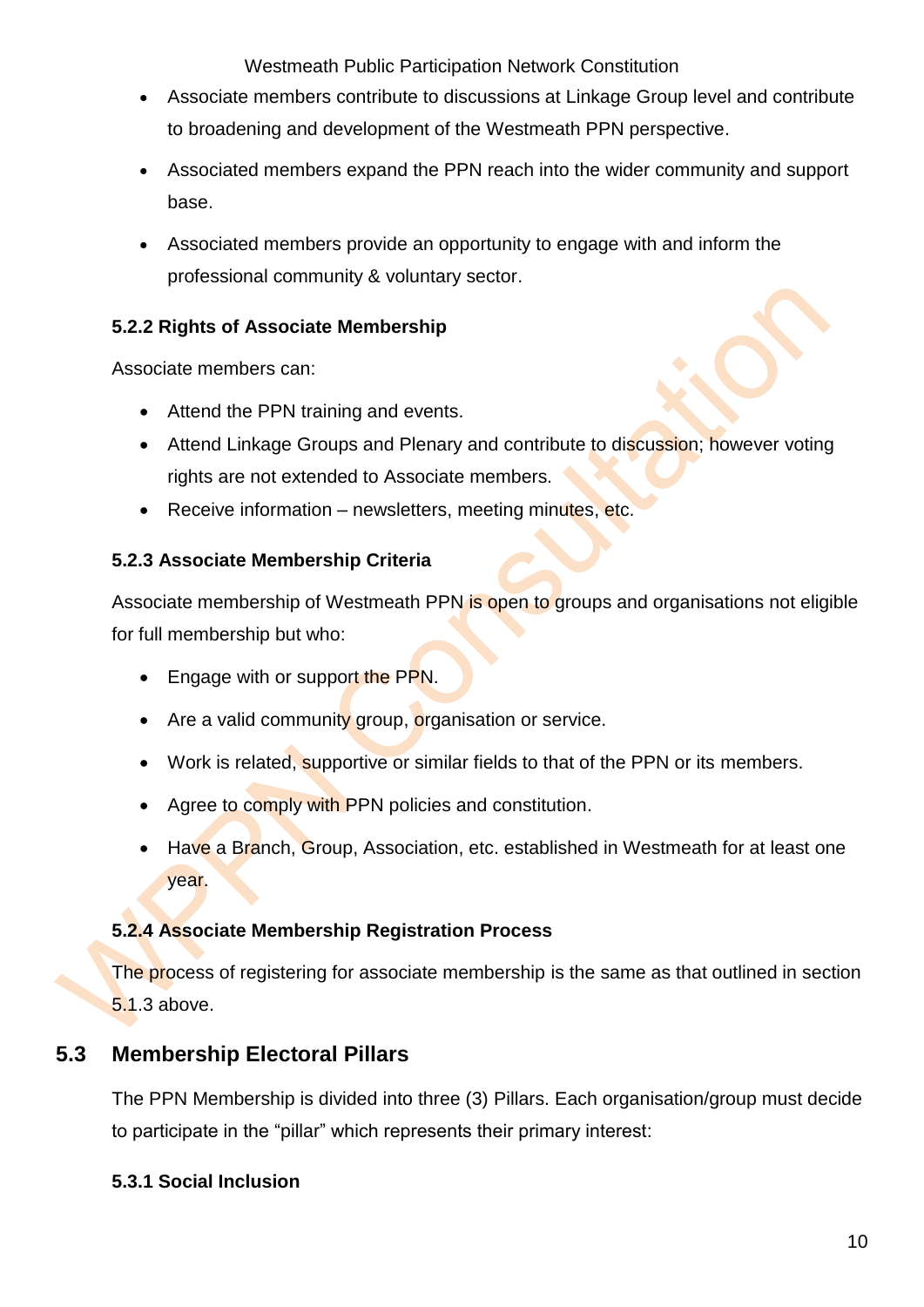Organisations/Groups whose main activity centres on working to improve the life chances and opportunities of those who are marginalised in society, living in poverty or unemployment using community development approaches to build sustainable communities where the values of equality, social justice and inclusion are promoted, and human rights are respected and promoting the overall wellbeing of their community.

Example of groups that may be included in this pillar: disability, ethnic minority, family support, urban and rural disadvantage, youth, traveller, women, literacy, social justice, equality promotion, LGBT, community development, children service, drugs and alcohol and older people.

#### <span id="page-11-0"></span>**5.3.2 Environmental**

An organisation/group whose primary objectives and activities are Environmental protection and /or environmental sustainability and promotion of the overall wellbeing of their community.

Examples of groups that may be included in this pillar: permanent protection of wildlife, organic horticultural and education, environmental sustainability and agreed national organisations whose local groups shall be automatically eligible to join the environment electoral pillar.

#### <span id="page-11-1"></span>**5.3.3 Community and Voluntary**

Community and Voluntary organisations/groups cover the multiplicity of facets /segments of community life using community development approaches to build sustainable communities, focus on responses to local issues and concerns, where the values of equality and inclusion are promoted, and human rights are respected and promoting the overall wellbeing of their community**.**

Examples of groups that may be included in this pillar: residents/tenants associations, sports and recreation groups, community associations, youth groups, community councils, arts groups, active retirement groups and self-help groups etc.

# <span id="page-11-2"></span>**6. STRUCTURE and MANAGEMENT**

**The current structure is "flat" (flat = meaning rotating Facilitator/Chairperson/chairperson) in accordance with Government Policy and composed of:**

- **Plenary Group**
- **Secretariat**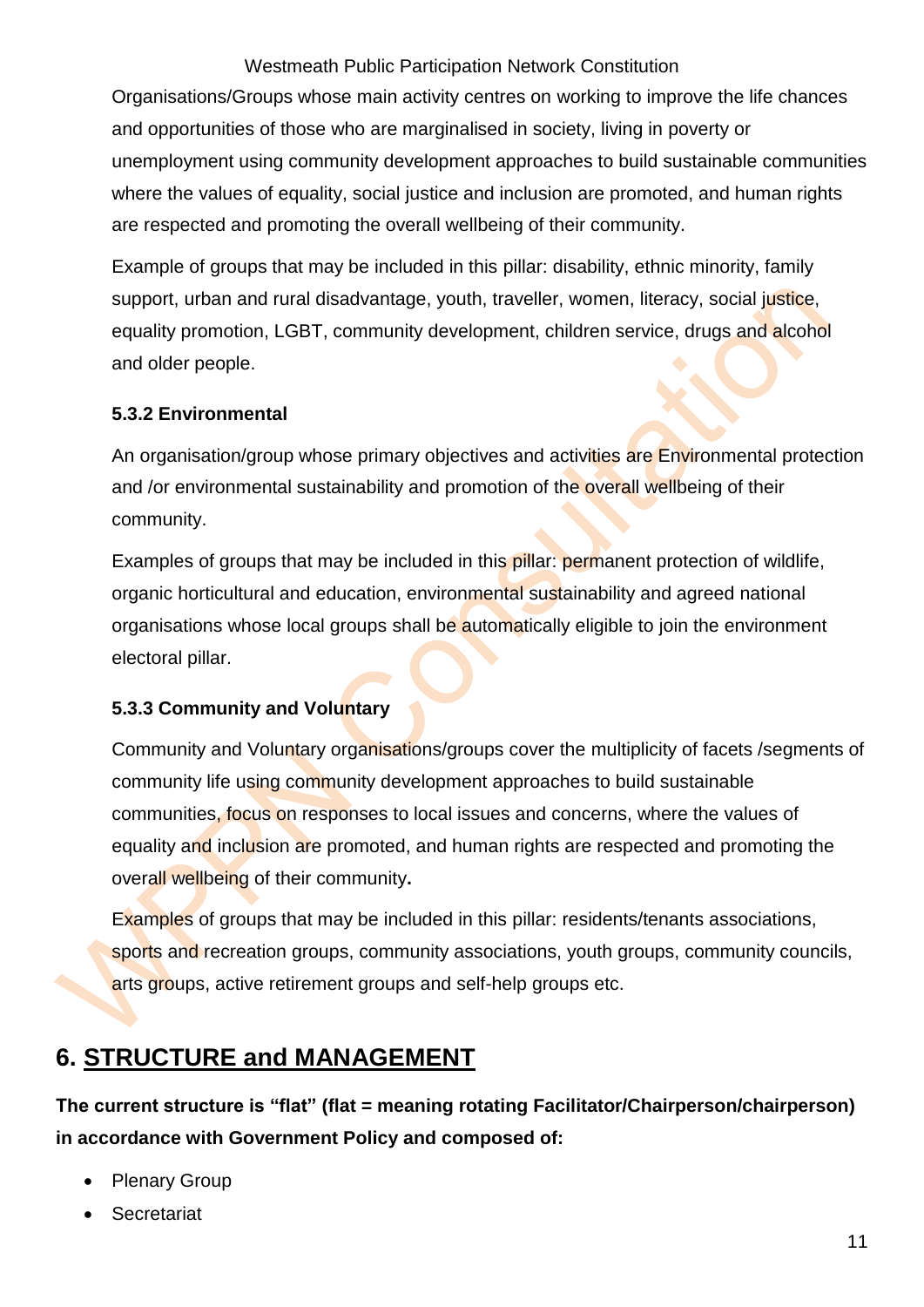• Linkage Groups

It is therefore imperative that strong and clear governance procedures are in place that respect the flat structure and provide the environment for the PPN to conduct its business in an efficient, effective, and accountable manner.

# <span id="page-12-0"></span>**6.1 Plenary**

- The full Membership (excluding Associate Members) is referred to as the Plenary which is the Governing Body with overall responsibility for the Network and shall meet at least twice (2) a year in Plenary Meeting. One of the Meetings includes the Annual General Meeting of the Membership.
- The Plenary at its Annual General Meeting elects a Secretariat which through the diversity of its membership is representative of the three (3) Pillars, where vacancies have risen.
- The Plenary at its Annual General Meeting elects representatives to all committees/boards, where vacancies have risen.
- At least one (1) member from each Registered Group/Organisation holding Full Membership shall be entitled to attend and shall have one (1) vote on behalf of their organisation.
- The dates for convening **Plenary Meetings shall be decided by the Secretariat.**
- Notice of Plenary Meetings shall be circulated to all members not less than one month prior to the date of such Meeting.
- The Agenda shall be set by the Secretariat. Items and motions for discussion shall be forwarded by members at least 10 days prior to the meeting.
- All Plenaries shall be conducted under Standing Orders Procedures in consultation with members. See Appendix 1 for Standing Orders (page 33).

# <span id="page-12-1"></span>**6.1.1 Extraordinary General Meetings**

Extraordinary General Meeting of full Members shall be held at any time on the decision of the Secretariat or on receipt by the Secretariat of a concise request of not more than one (1) A4 page signed by 30 full Members (excluding Associated Members) to convene such a meeting.

The Secretariat shall decide within five (5) working days of receipt of such request the date, time, and place such a meeting shall be held which shall be not more than twenty-one (21) working days following receipt of the request by Secretariat.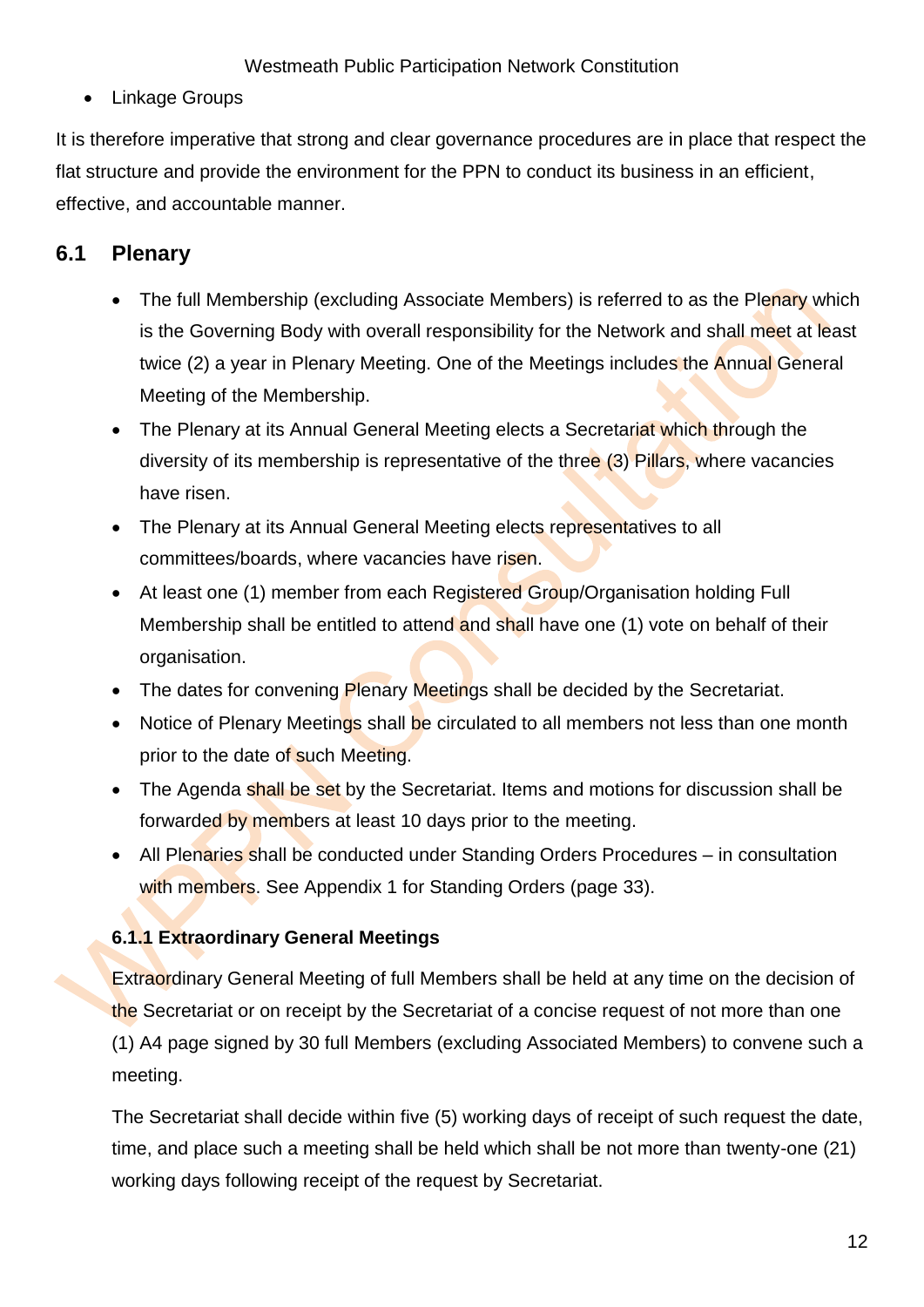The Notice to members shall state:

- Date, time and place of the meeting.
- Business to be transacted.
- Text of original request/proposal.

The Facilitator/Chairperson/chairperson of the Secretariat for the time being shall act as the Facilitator/Chairperson of the Extraordinary General Meeting or where the Facilitator/Chairperson fails to act the Secretariat shall appoint one of its Members to act as Facilitator/Chairperson. Where the Secretariat fails to appoint a Facilitator/Chairperson, the Extraordinary General meeting shall appoint a Facilitator/Chairperson by show of hands or Ballot by simple majority vote.

Where the Secretariat fails or omits to comply with such request to hold a meeting or Secretariat has resigned in block, then the member organisation who initiated the request in the first instance shall convene such an Extraordinary meeting at a date, time, and place stipulated by them and only on the original request and such notice shall state the Business to be transacted and Text of original request/proposal.

A poll demanded regarding the election of a Facilitator/Chairperson for the meeting by any member shall be taken forthwith.

#### <span id="page-13-0"></span>**6.1.2 Procedure at the Plenary or EGMs**

Any Motion proposed and seconded **at the meeting** becomes a resolution and shall take precedence in the discussion and shall be immediately placed before the meeting for discussion and resolution.

The Facilitator/Chairperson shall put the Resolution to a Vote when of the view that such is the appropriate procedure at that point and such decision taken by Facilitator/Chairperson shall be final and the Resolution shall then be placed before the Meeting for decision by simple majority  $-$  a ballot or show of hands.

Where a member proposes that the "Resolution be now put before the meeting" and such a proposal is seconded then that Resolution takes precedence at that point of the meeting and such resolution placed before the meeting for decision by simple majority – a ballot or show of hands.

Should the resolution be carried by simple majority either by show of hands or ballot then the Original Resolution or as amended by the meeting shall be placed before the meeting for decision by simple majority without any further debate – a ballot or show of hands.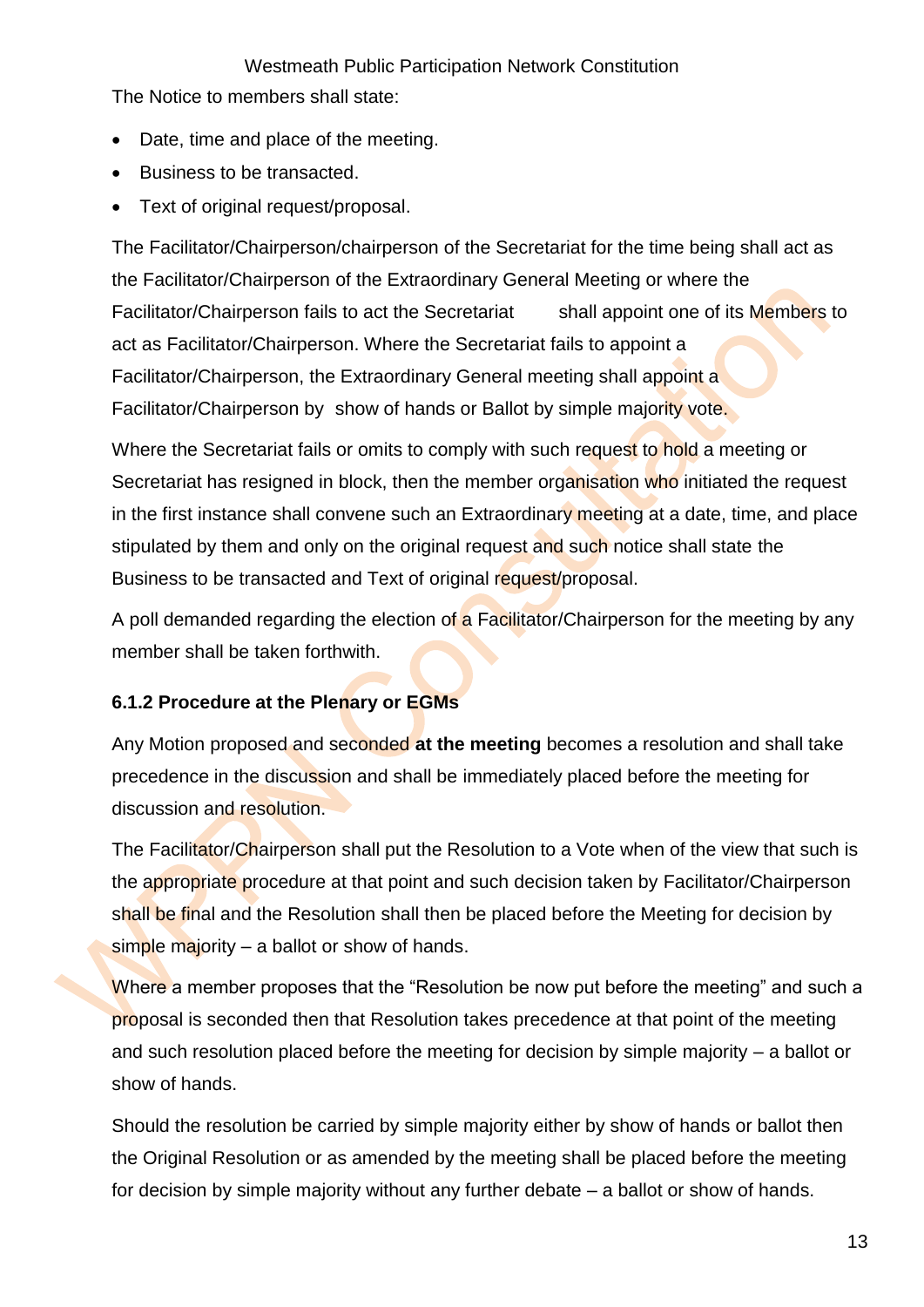Should a secret ballot (poll) be called for by three (3) or more members then a Ballot shall precede with Tellers being appointed with the process being overseen by the Secretariat, or where the Secretariat is not available, through the election of a Standing Orders Committee for that meeting only.

In the event of equality of Votes the Facilitator/Chairperson shall have a second or casting vote (should that person choose to use such a vote).

Where a Resolution is not carried due to an equality of votes or is lost, the same resolution shall not be placed before the membership for a period of six (6) months.

A demand for a secret ballot may be withdrawn by the person or persons who made the demand.

#### <span id="page-14-0"></span>**6.1.3 Qualification of Voter**

An objection in relation to the qualification of any voter must be raised prior to ballot being taken. Any such objection made in due time shall be referred to Facilitator/Chairperson of the meeting whose decision shall be final and conclusive.

## <span id="page-14-1"></span>**6.1.4 Record of Voting**

A clear record of voting result shall be signed by Tellers and countersigned by Facilitator/Chairperson of the meeting.

# <span id="page-14-2"></span>**6.1.5 Tellers**

Tellers shall be appointed to count Votes. Anyone seeking to be elected to a position shall be disqualified from being appointed a teller.

# <span id="page-14-3"></span>**6.1.6 Adjournment of Meeting**

Where a proposal is made by a member to adjourn the meeting and such proposal is seconded then that proposal shall be taken forthwith without further debate and placed before the meeting for resolution by simple majority.

Where such a proposal is carried, the meeting shall by simple majority decide when (date /time/place) the meeting as adjourned is reconvened.

# <span id="page-14-4"></span>**6.1.7 Suspension of Standing Orders**

Standing orders as regards any meeting may be suspended by simple majority of members present to address urgent item of business.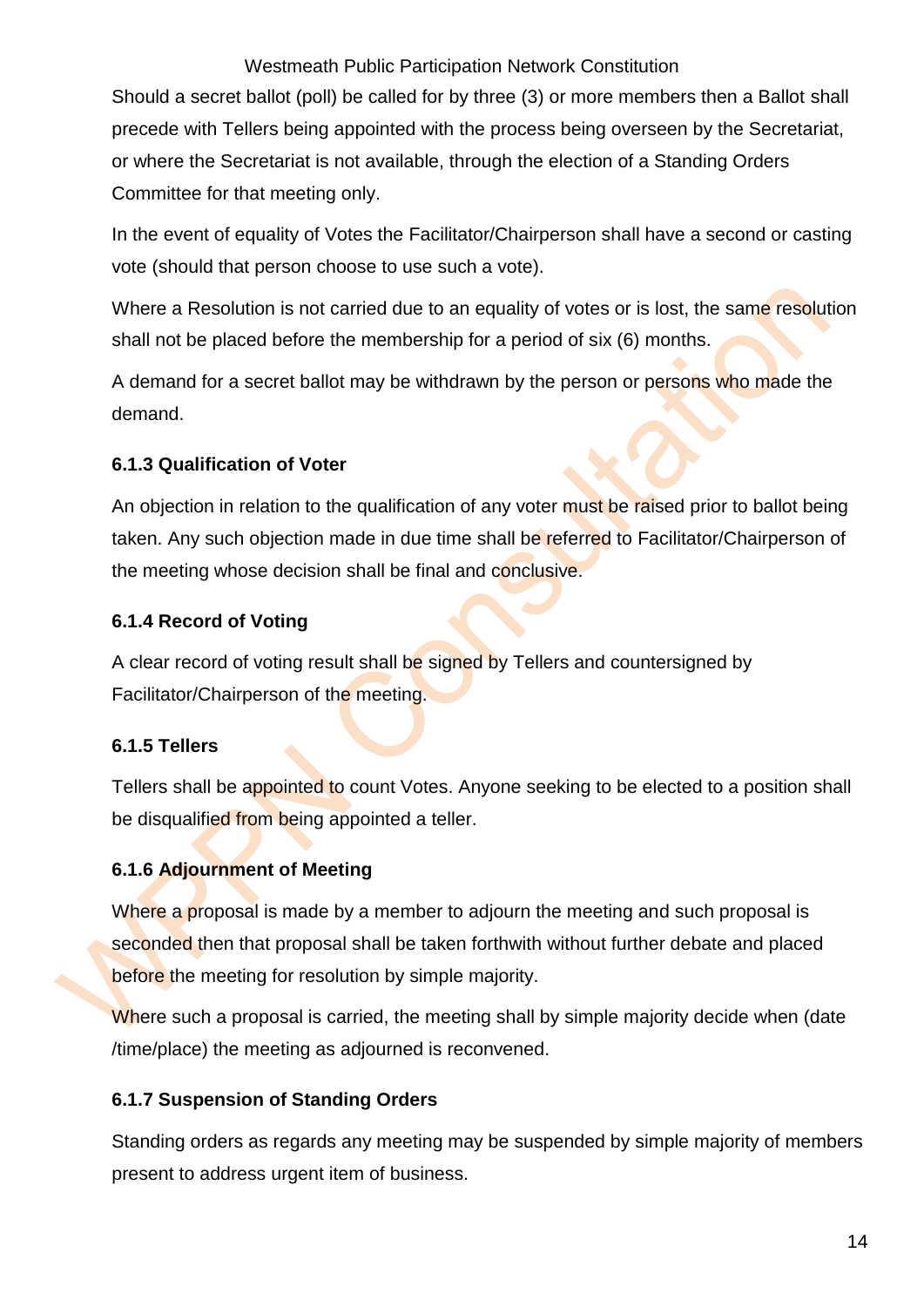# <span id="page-15-0"></span>**6.2 Secretariat**

- The Secretariat consists of eight (8) members (2 from each Pillar and 1 from each Municipal District).
- Term of office od Secretariat is 5 years in line with local authority
- A member may not serve on the Secretariat for more than ten (10) consecutive Years and having so served shall not be entitled to offer themselves for Election for a further Five (5) years.
- The quorum for Secretariat meetings shall be half plus one (1).
- For membership of the Secretariat, an individual must be attached to and nominated by a PPN member organisation of a relevant electoral pillar
- A panel shall be compiled from the next highest candidates for the purpose of filling vacancies which may occur in the Secretariat in respect of that pillar between Plenary (one of which to be AGM) of the PPN.
- Any Vacancy arising on the Secretariat between the Annual Electoral Process shall be filled by the next highest candidate on the aforementioned panel willing to serve on the Secretariat.
- Secretariat shall meet at least ten (10) times per annum.
- Secretariat Members are expected to attend the two (2) Plenary Meetings in the year.
- The Secretariat shall hold ordinary meetings at location around the county to be decided by the Secretariat.
- All Secretariat members should notify the Resource Worker of their availability to attend or not at meetings
- Any Member elected to the Secretariat who fails to attend three (3) consecutive meetings of the Secretariat without a valid reason shall automatically remove themselves from that position and the Vacancy arising shall be filled forthwith by the next available member on the panel as set out above.
- The Secretariat shall have authority to fill any temporary vacancy being 3 months or more arising from a member being absent on – Leave of Absence, Study Leave, Maternity Leave, etc.

# <span id="page-15-1"></span>**6.2.1 Emergency and Other Meetings of the Secretariat**

Emergency meetings of the Secretariat shall be held where not less than five (5) members of the Secretariat sign a request that the Secretariat be convened setting out clearly the reasons for such a meeting. Such a request shall be delivered / sent to the Facilitator responsible for the operation of Secretariat. On receipt of such request the Facilitator shall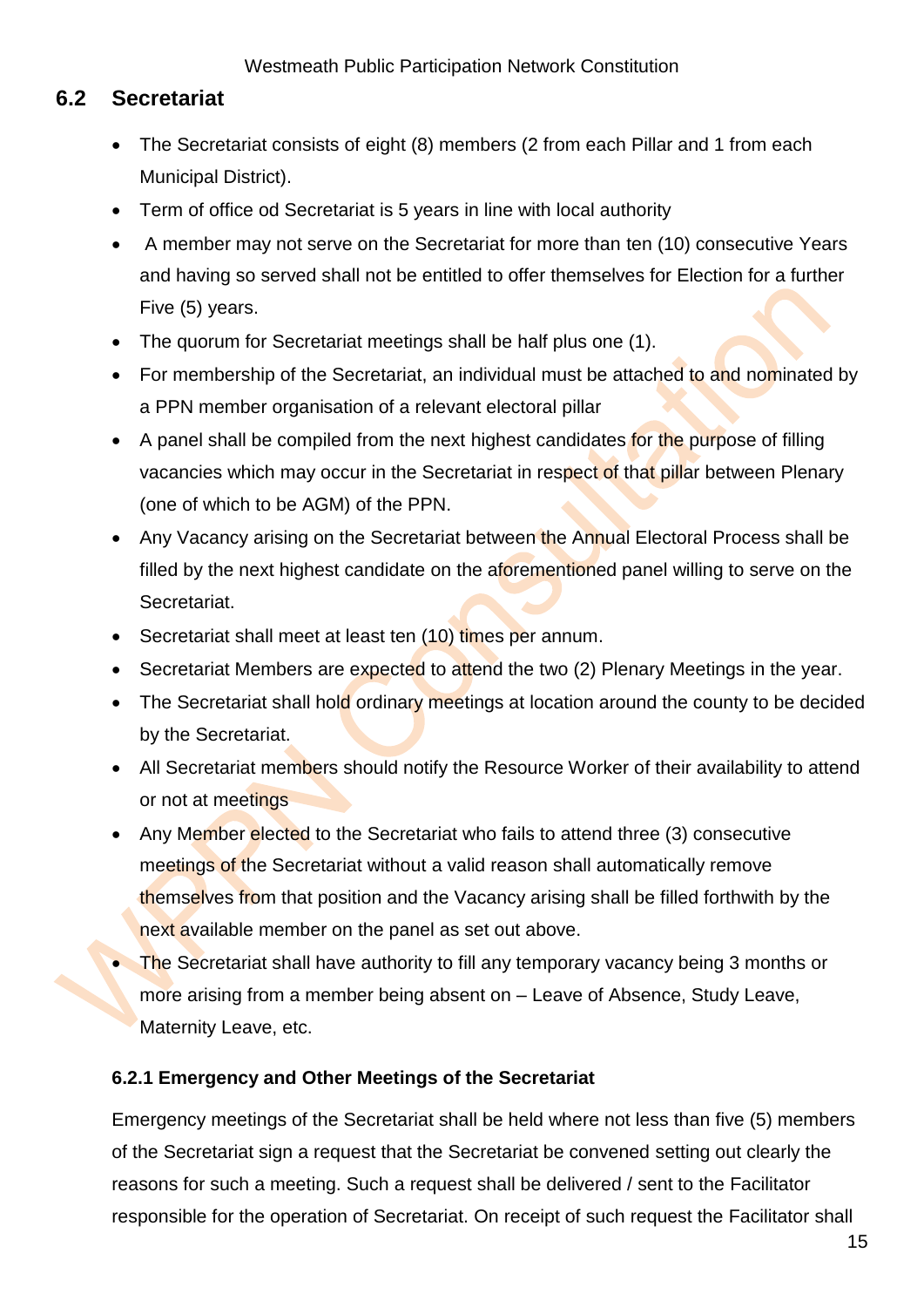immediately arrange for the holding of the meeting within seven (7) days of the date of such receipt.

Other meetings of the Secretariat shall be held where the Facilitator is of the opinion that a situation has arisen for the holding of such a meeting.

#### <span id="page-16-0"></span>**6.2.2 Responsibilities of the Secretariat**

The Secretariat is the key day-to-day administrative body within the PPN Structure:

- Ensures the proper functioning of the PPN between Plenary meetings and in accordance with the constitution.
- Manages the PPN budget including on-going financial matters and decisions.
- Ensures that PPN processes work, as far as possible / practicable, in accordance with this Constitution and in an efficient and effective manner.
- Monitors on an on-going basis the activities of the PPN network and proposes remedial action (initially to the parties in question, and subsequently to the relevant Plenary) should these activities become problematic, with reference to the Constitution, the common good and reputation of the PPN network as a whole.
- Monitors the correct functioning of linkage groups.
- Manages the development and implementation of the PPN's strategic plan.
- Establishes sub-groups to address in detail certain defined matters/issues that arise from time to time.
- Facilitates the implementation of decisions of the Plenary.
- Ensures appropriate administrative support is available for the efficient functioning of the PPN, including considering recruiting support through work placement schemes funded by public monies.
- Determines the time and place of AGM (Plenary)
- Cooperating with any National Advisory Body/Group established for Monitoring and Evaluation of PPN'S recommendations or guidelines issued by such bodies/groups.
- Agrees an Annual Work Plan namely:
	- o Participation in Decision Making and Representation.
	- o Capacity building.
	- o Information Sharing and Communication.
	- o Other activities as agreed.
- Appoints a Facilitator of Secretariat Meetings with a term of 1 month (until next Secretariat meeting). As far as possible, the position of Facilitator should rotate to ensure Secretariat members acquire relevant experience of this function.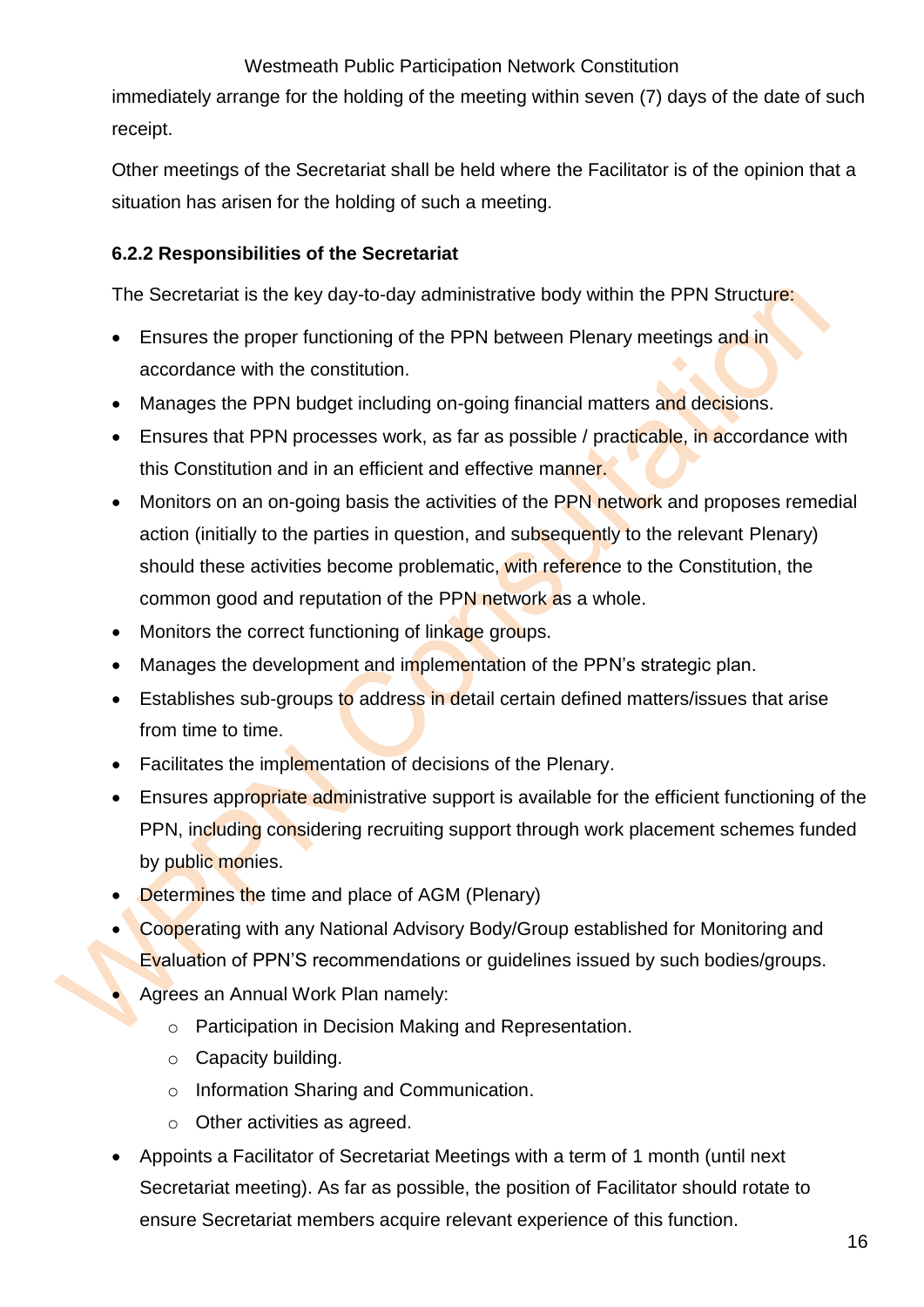- Manages the work of the Resource Worker, who acts as the secretary of the Secretariat, and who maintains the minutes, correspondence regarding all Secretariat meetings and Plenaries.
- Reviews and approves the minutes of each previous meeting as the first item of the agenda of each Secretariat meeting.
- Promotes the Network amongst its Members and in the wider community.
- Administers the PPN in accordance with best practice and to the highest possible standard (to be agreed between the members, and if necessary approved by the Plenary).

#### <span id="page-17-0"></span>**6.2.3 General Purposes Subcommittee**

Following the annual general meeting of the Plenary, the Secretariat shall elect a General Purposes Subcommittee from within its members consisting of three (3) representatives to hear any appeal or complaint regarding processes and procedures of the PPN.

#### <span id="page-17-1"></span>**6.2.4 Role of the Secretariat Facilitator**

As Facilitator of the Secretariat, the Facilitator shall:

- Agree the framework/ environment with the resource worker/ secretary for Secretariat meetings (e.g. timeframe, location, facilities etc.).
- Agree the agenda of each Secretariat meeting.
- Manage the progression of agenda items of each Secretariat meeting in terms of the items under discussion, the reaching of decisions and the time allocated.
- Review, agree and ensure the distribution in a timely fashion draft minutes in conjunction with the Resource Worker.
- Ensure that approved minutes are available as appropriate to the relevant parties.
- Normally act as the primary representative of the PPN network to external bodies or in emergency situations. This role may be delegated in given circumstances.
- Sign off on official PPN correspondence.
- Facilitate the Plenary meeting that takes at the end of their term.

If the Secretariat is dissatisfied with the conduct or performance of the Facilitator, the Facilitator may be voted out of that role during the course of a scheduled Secretariat meeting, by notification in writing prior to such meeting.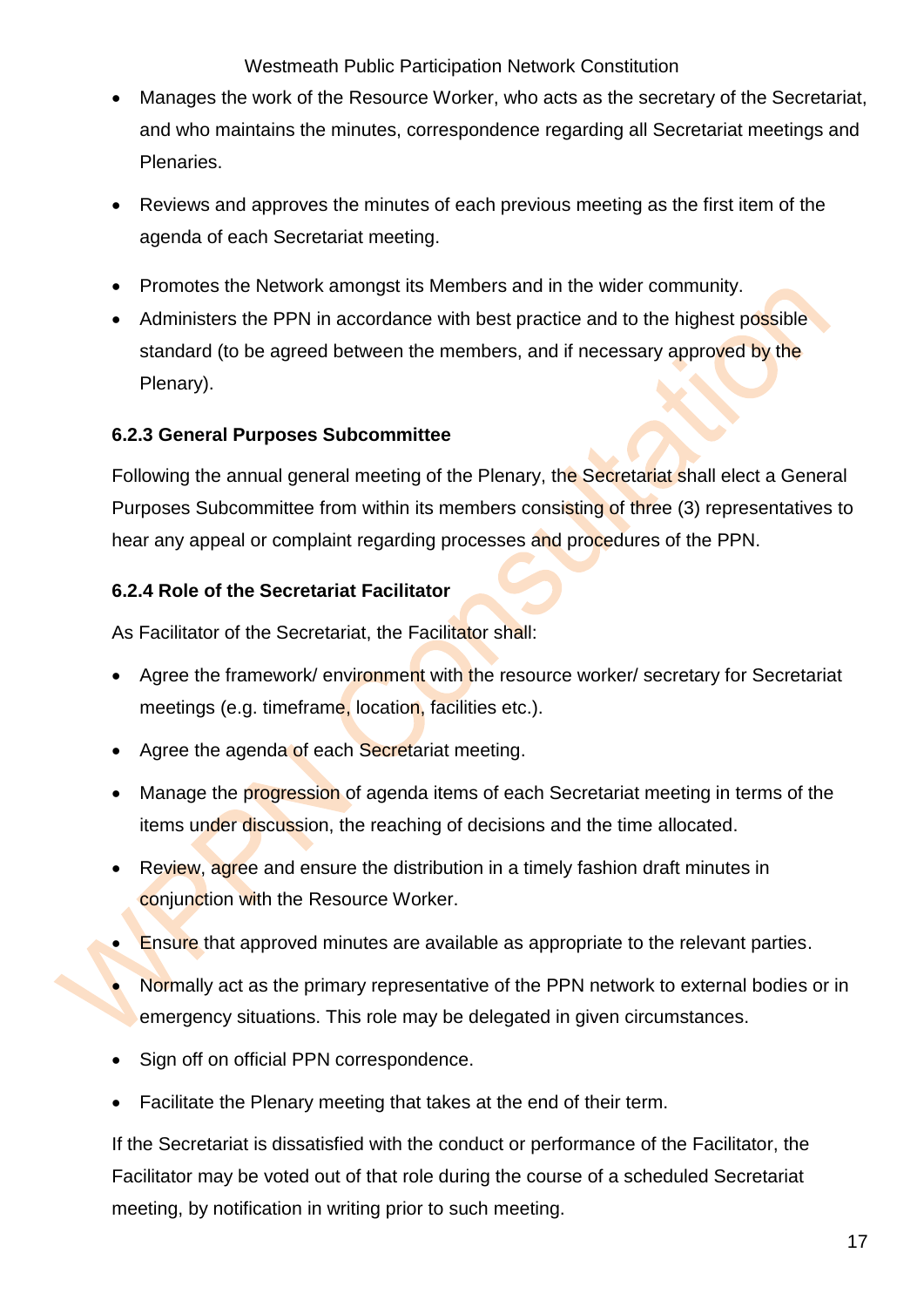### <span id="page-18-0"></span>**6.2.5 Role of PPN Staff**

The PPN Staff consists of the PPN Resource Worker and any other staff member as provided for by the Department of Rural and Community Development or Westmeath County Council. Under the direction of the Secretariat, the PPN Staff shall:

- Be employed by the Local Authority in accordance with Local Government requirements.
- Manage the Membership Database including bi-annual re-registration of Groups/Organisations.
- Maintain accurate records of PPN Business (hard and soft copies) including minutes of meetings and associated correspondence.
- Prepare and circulate agendas for meetings of the Secretariat and Plenary.
- Verify nominees to ensure they meet the criteria and circulate to the Secretariat.
- Circulate the details of Nominees to Linkage Groups for consideration prior to the Election.
- Act as a point of contact on behalf of the PPN.
- Process all the correspondence of the PPN through distributing copies and drafting agreed responses.
- Support and monitor the work of Network Representatives.
- Communicate regularly with the PPN membership and disseminates information on PPN activities.
- Maintain records of the length of service of each of the members of the Secretariat and PPN representatives

The Resource Worker is the core staff member of the PPN and as such services the Secretariat.

# <span id="page-18-1"></span>**6.3 Linkage Groups (Thematic Groups)**

Linkage Groups bring together stakeholder organisations/Groups who are members of the PPN with a common interest to discuss their diverse views and interests in a specific policy area. This is a pathway for such organisations/groups to have a real input into policy in their respective area of operation. Linkage Groups are an essential component of the work of the PPN.

Linkage Groups operate under the auspices of the PPN Plenary, and report to the PPN Secretariat, Linkage Groups are independent networks of community groups who are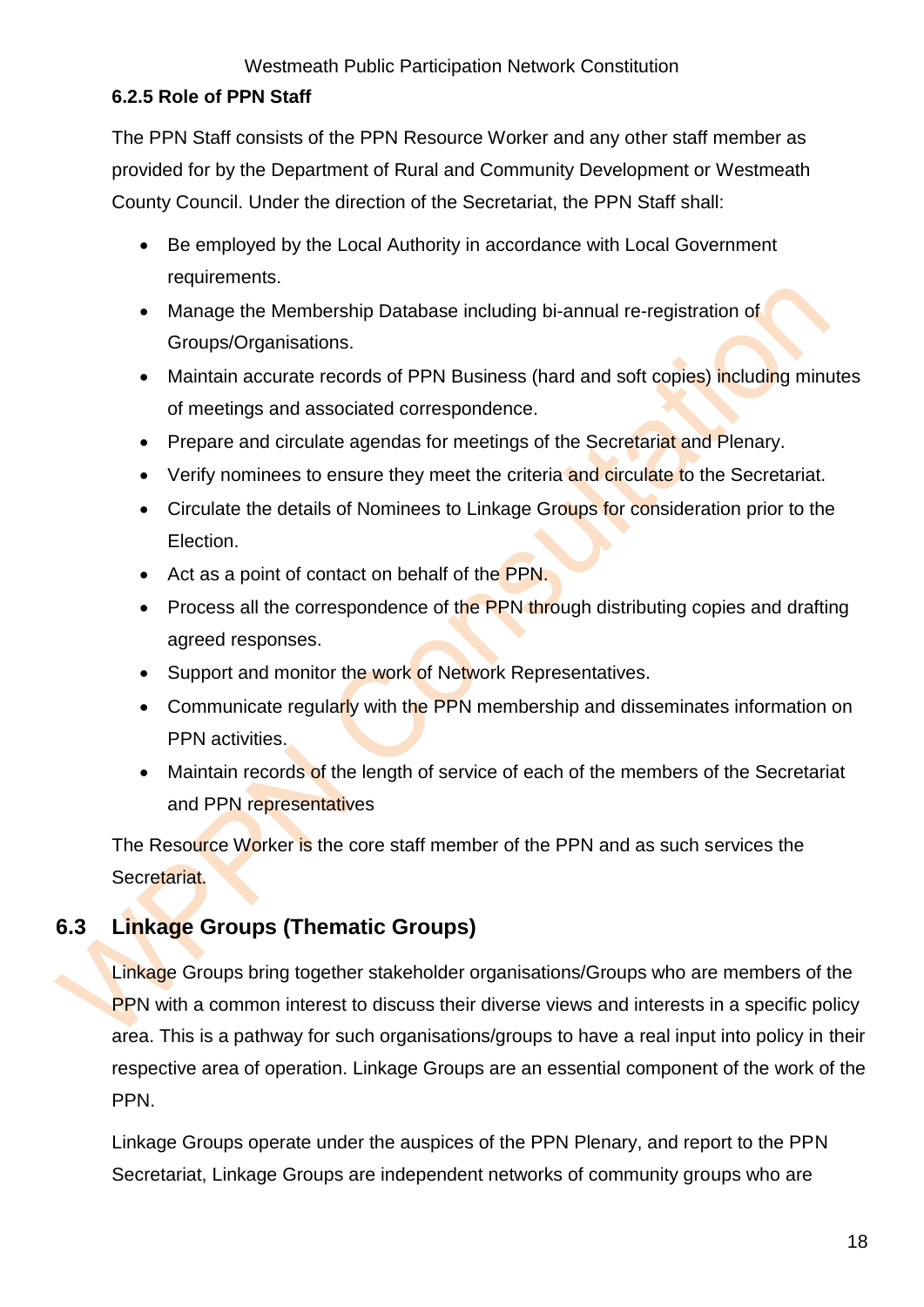interested in a common theme such as Arts, Community, Environment, Housing, Planning, Social Inclusion, Transport or Tourism (and more).

Linkage Groups work to influence change in their thematic area. They do this through advocating for policy changes on behalf of the community through engaging with Westmeath County Council and other bodies appropriate to the issue or subject matter of advocacy.

## <span id="page-19-0"></span>**6.3.1 Aim**

The role of the Linkage Group is to:

- Act as the representative, collective voice of community and voluntary, environmental and social inclusion organisations in Westmeath under the relevant thematic area.
- Engage as an equal and independent partner and assert the rights of the sector to organise and structure its own participation in relevant arenas.
- Co-ordinate, enable and support the representation of the community and voluntary, environmental and social inclusion Pillars in Westmeath on various public and private structures.
- To give community organisations with similar interests the opportunity to meet/network share ideas and issues and feed into Policies that affect them.
- Develop positions on policies relevant to the work of Linkage group.
- Nominate/ elect Linkage group members to relevant decision-making body/committee.
- Support the PPN Representative on the decision-making body members shall give direction to the Representative on the position they are to take on issues.
- Operate as a reference group on all issues relating to the group.

# <span id="page-19-1"></span>**6.3.2 Membership**

- Organisations/Groups registered with the PPN are entitled to become a member of any Linkage Groups.
- On completion of the Registration Form, organisations shall specify which Linkage Group their organisation may wish to be a member of.
- Linkage Group membership is open to all members, year-round.
- The Secretariat shall encourage members to participate in Linkage Groups at least once annually.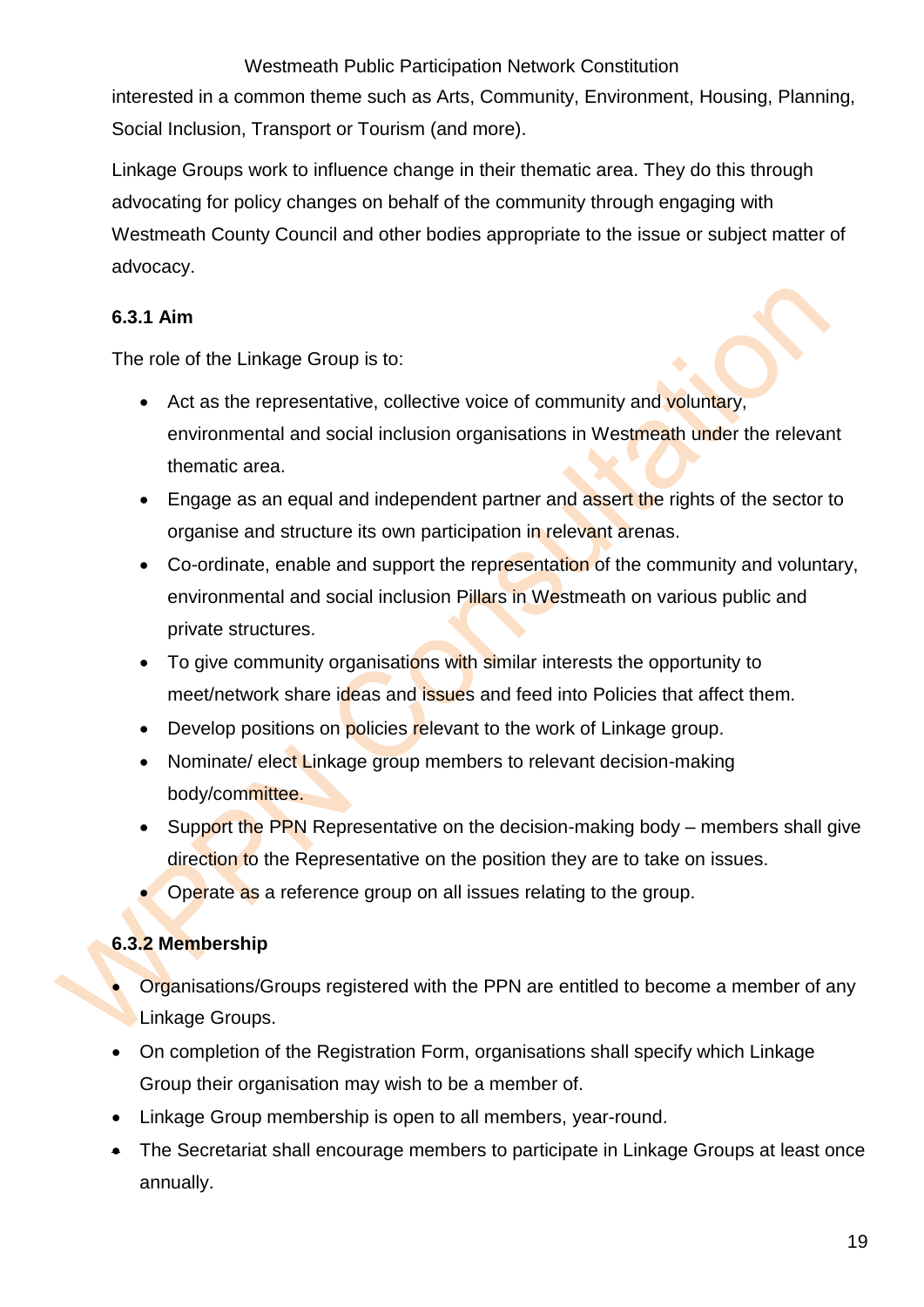• PPN Member groups are encouraged to send different representatives to multiple Linkage Groups (i.e. The PPN member does not have to be the same person from the same organisation representing that organisation at all Linkage Groups).

### <span id="page-20-0"></span>**6.3.3 Current Linkage Groups**

The three linkage groups are as follows

- 1. Linkage Group 1 for; Local Community Development Committee (LCDC), Strategic Policy Committees (SPC), Public Participation Network Secretariat (PPN), Westmeath Community Development etc
- 2. Linkage Group 2 for; Midland Regional Alcohol and Drugs Taskforce (MRADTF), Joint Policing Committee (JPC) etc
- 3. Linkage Group 3 for; County Childcare Committee (CCC), Regional Sports Centre, Integrated Transport Initiative, Westmeath Sports Partnership etc

The Secretariat may decide to establish new Linkage Groups. Linkage Groups may also be established on an issue basis or as requested.

## <span id="page-20-1"></span>**6.3.4 Role of Linkage Groups**

- Facilitate debate among common interest groups and develop positions on policies relevant to the work of Linkage group.
- Nominate community, voluntary, social inclusion and environmental representatives onto decision making bodies, where relevant.
- Report on Linkage Group progress to the Secretariat, Plenary, and to other interested parties when required.
- Support and give direction to the PPN Representatives who represent the linkage group on decision making bodies.
- Facilitate two-way feedback between PPN representatives and the linkage group.
- Facilitate the sharing of information with interested PPN members / linkage group members from decision making bodies.
- Operate as a reference group on the all issues relating to the group.
- Use, review and update the PPN Community Issues Paper on an on-going basis, at least annually.
- Develop a work-plan to include specific projects that can be achieved at a local level. and which benefit the local community.
- Apply to the PPN Linkage Group fund for manage specific action-based projects.
- Facilitate engagement with relevant agencies.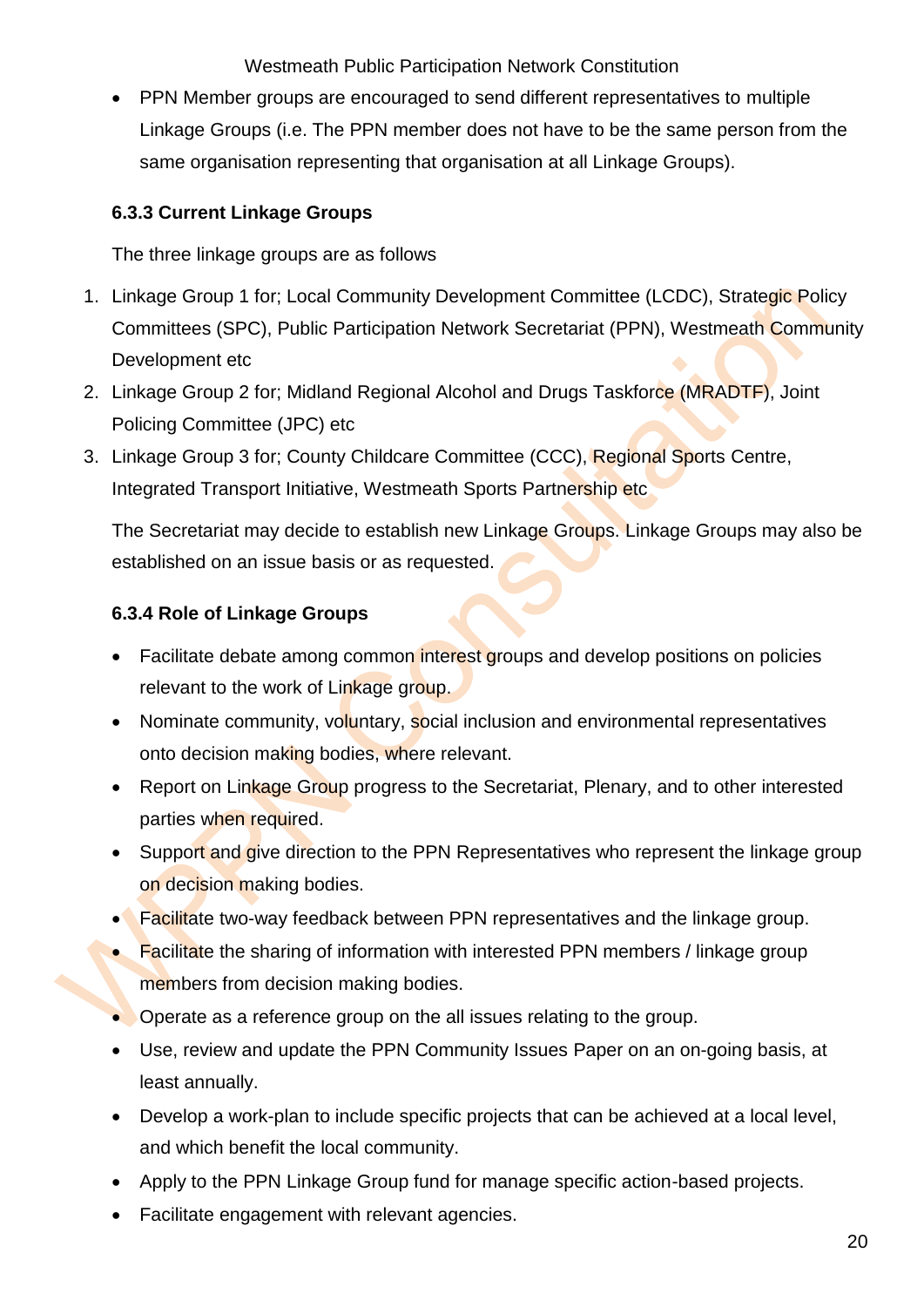- Facilitate and enable organisations/groups to articulate a diverse range of views and interests within the Local Government System and not to reduce or homogenise this diversity
- Facilitate member organisation/groups to gain a deeper understanding of the Local Policy Process
- Discuss and debate the matters being discussed by the Board or Committee, to inform the representative(s), and where relevant to prioritise and develop policy positions
- To work with the PPN Secretariat and Report to the Plenary as relevant.
- Elect PPN representatives to Boards or Committees on Policy Making and Advisory Bodies of and for Westmeath County Council
- Receive feedback from those representatives and direct their activity
- May also set policy priorities and input into consultations etc. on behalf of PPN
- Open to receiving new members always.
- Agree and implement a way of communicating with the representative(s) and with each other, which is effective and realistic.
- To work collaboratively with other Linkage Groups and representatives in furtherance of the aims of the PPN.
- The roles and correct Functioning of Linkage Groups is overseen and managed by the Secretariat.

# <span id="page-21-0"></span>**6.3.5 Responsibilities of the Linkage Group**

Responsibilities of the Linkage Groups members are to:

- To operate in accordance with the principles and values of PPN.
- Make themselves aware of what the Board or Committee they are linked to can and cannot do, having realistic expectations of what a representative can achieve, and understanding confidentiality issues which may arise.
- **Be** open to new organisations joining the Linkage Group, and to actively seek the input of all groups who have an interest in the area, particularly those who are traditionally excluded.
- Communicate and engage clearly and openly with the representative and other Linkage Group members, recognising that there may be differing views expressed on issues, and that the representative must bring the diversity of views to the Board or Committee.
- Take the time to read / absorb / understand communications that are received.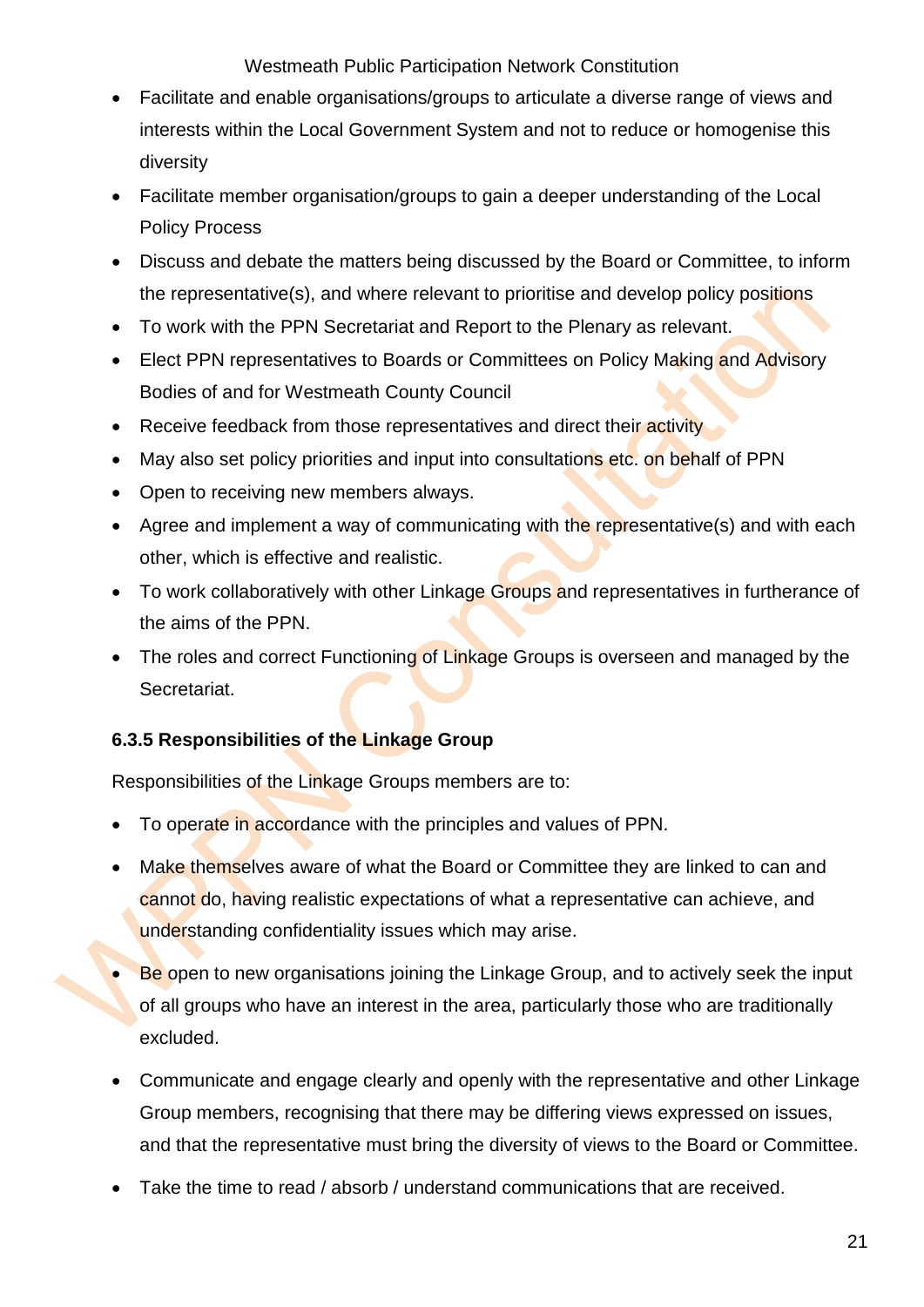- Seek to develop realistic policy proposals to address issues raised and support the representative to bring views forward, by providing relevant facts and research where possible.
- Feed back to their member groups on the work of the Linkage Group and Board or Committee.
- Inform the wider PPN of key issues and policy positions.
- Keep records of dates, attendance, outputs etc. for meetings (virtual or face to face).
- Minutes of meetings shall be approved at the next meeting and signed and dated by the Facilitator/Chairperson.

#### <span id="page-22-0"></span>**6.3.6 Rights of the Linkage Group members are to:**

- Receive relevant information about the work of the Board or Committee to help them to participate fully.
- Receive regular communications (at least as frequently as Board or Committee meetings are held) from the representative on matters such as:
	- Dates of Board or Committee meetings.
	- Agendas for Board or Committee meetings.
	- Reports from Board or Committee meetings.
	- Items which require their input.
- Have regular discussions by an agreed mechanism
- Have relevant issues pursued in partnership with the Linkage Group Facilitator/Chairperson and Linkage Group Representatives.
- Have Linkage Group discussions facilitated in an open inclusive way, and the views of all members accommodated.

#### <span id="page-22-1"></span>**6.3.7 Role of Linkage Group Facilitator/Chairperson**

During a meeting of the Linkage Group, the Facilitator ensures that:

- The agenda for each meeting is followed.
- Focus is maintained on the relevant agenda item.
- Time boundaries are assigned to each agenda item.
- Business is progressed in an efficient manner.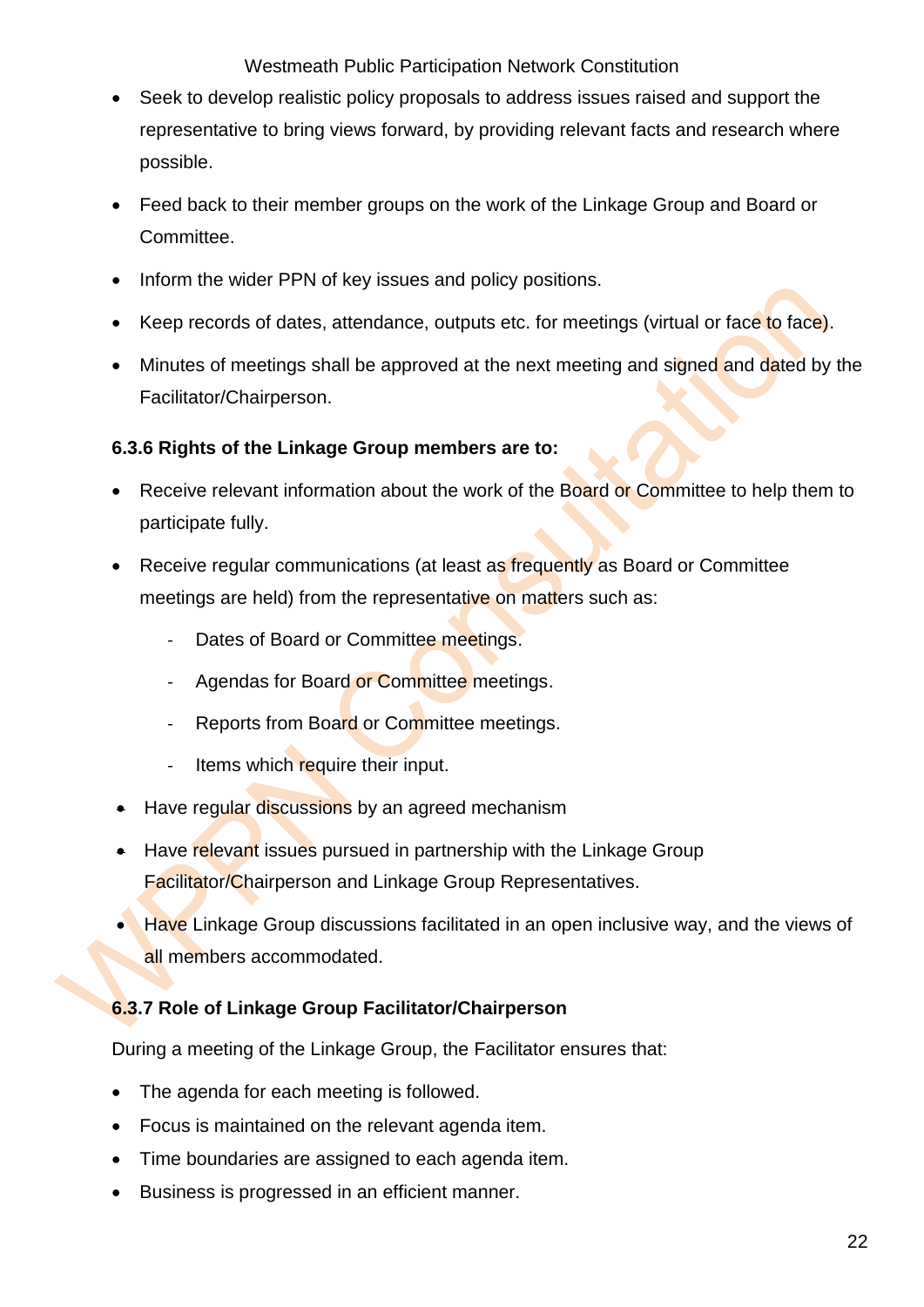• They follow up between meetings on progressing the work of the Linkage Group.

The wider role of the Facilitator/Chairperson of the Linkage Group is to:

- Guide the work of the Linkage Group.
- Be the point of contact for the PPN for that Linkage Group.
- Plan the work of the Linkage Group to achieve its objectives.
- Be responsible for the functioning of their particular Linkage Group.
- Assist the Linkage Group members to understand their common goal.
- Provide leadership without taking over and remain neutral in all discussions.
- Encourage members of the group to take on tasks and get involved in progressing issues.
- Support elected PPN Representatives who have been elected to represent the PPN on policy committees.

In the event of the Facilitator not being in attendance at a Linkage Group meeting, the meeting shall appoint a Facilitator either by a show of hands or ballot.

# <span id="page-23-0"></span>**7. PARTICIPATION AND REPRESENTATION**

All Community and Voluntary Sector Representatives on Decision and Policy Making Bodies of external agencies must come through the PPN Electoral Process.

As per guidelines from the Department of Rural and Community Development, the PPN is the "go to body for all Bodies who wish to benefit from the Community and Voluntary Sector experience and expertise". The PPN shall actively seek compliance on this with relevant agencies and bodies.

A PPN Representative is any member of the PPN elected on behalf of the PPN, including but not limited to: the Secretariat, a Representative to an external Committee, a Linkage Group Facilitator and any other PPN Representative role.

# <span id="page-23-1"></span>**7.1 Principles Governing PPN Representation**

- **All PPN representatives on Boards or Committees of Policy Making and Advisory Bodies of** and for Westmeath County Council shall report to and take direction from the Secretariat or Plenary.
- Representatives shall not represent their own interests or views or those of their own organisation. Where a Representative fails or omits to comply with this requirement that representative shall automatically and immediately be self-disqualifying themselves and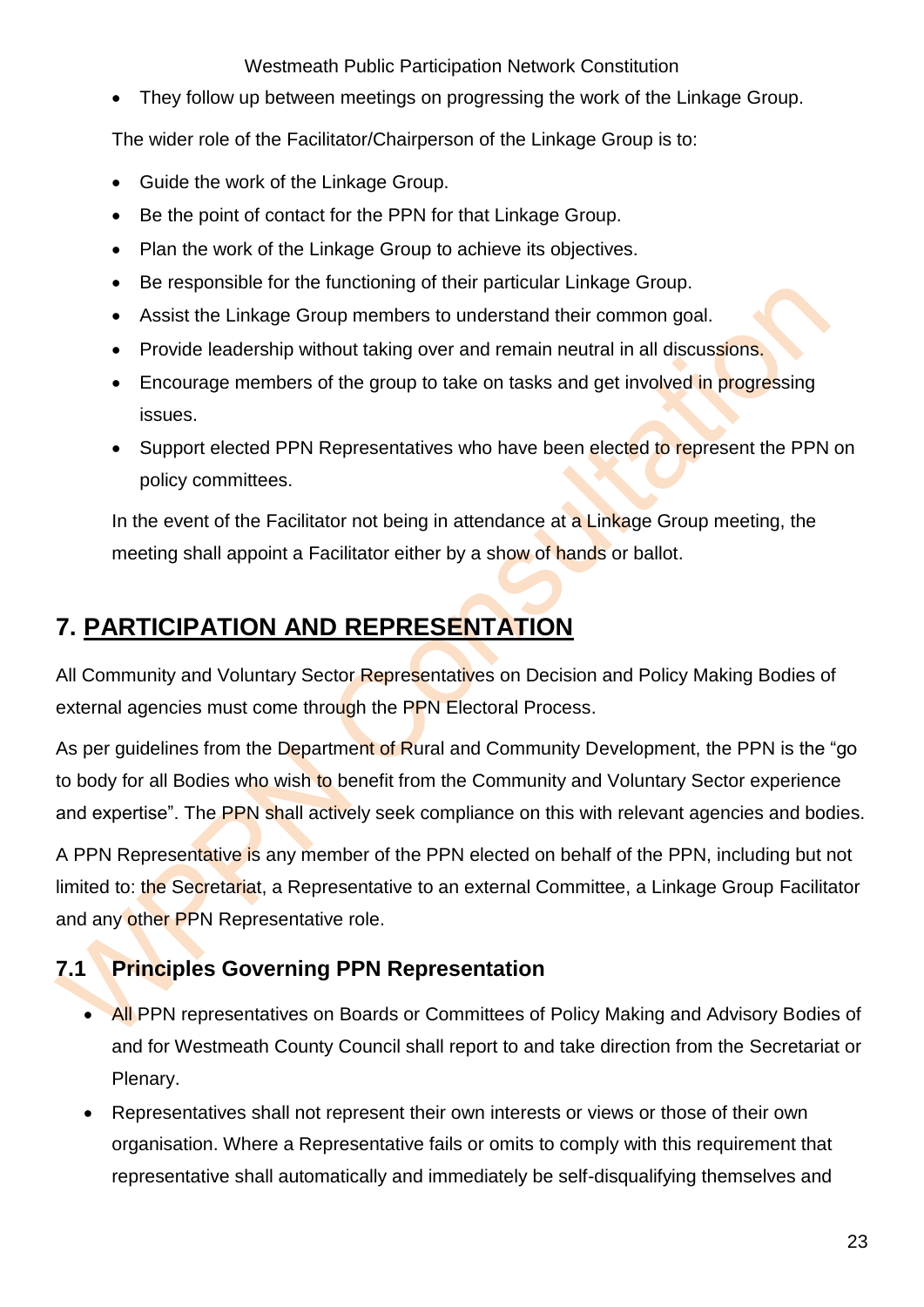shall be immediately removed and notice served on Body or Committee of the details of the Replacement Representative.

- Representation should be spread widely in terms of gender, geography, and type of organisation.
- A member shall ideally only represent the PPN on two (2) Boards or Committees not including the Secretariat.
- A representative is elected for a fixed term up to 5 years to represent the issues of PPN members on a Board or Committee. (depending on standing orders of the Committee)

# <span id="page-24-0"></span>**7.2 Role of the PPN Representative**

- Attend and participate fully in meetings of the Linkage Group and Board or Committee, including any subgroups to which they may be appointed.
- Bring forward the issues of the Linkage Group to the Board or Committee for their consideration, including placing items on the Agenda.
- Work collaboratively with the Linkage Group to identify issues, research, policy proposals etc.
- Communicate regularly (at least as frequently as meetings are held) with the Linkage Group on matters such as:
	- o Dates of Board or Committee meetings.
	- o Agendas for Board or Committee meetings.
	- o Reports and Feedback from Board or Committee meetings.
	- $\circ$  Items which require their input or are of interest.
- Network and work strategically with other Board or Committee members for the benefit of the Linkage Group and of PPN, including being able to compromise while retaining the core objective.
- Attend and participate fully in the Plenary, Westmeath PPN Representatives Network and Representative Training.

# <span id="page-24-1"></span>**7.3 Responsibilities of the PPN Representative**

• Assist in the organisation of and preparation of Linkage Group Meetings and effective twoway communications with Linkage Group members (with the support of the resource worker).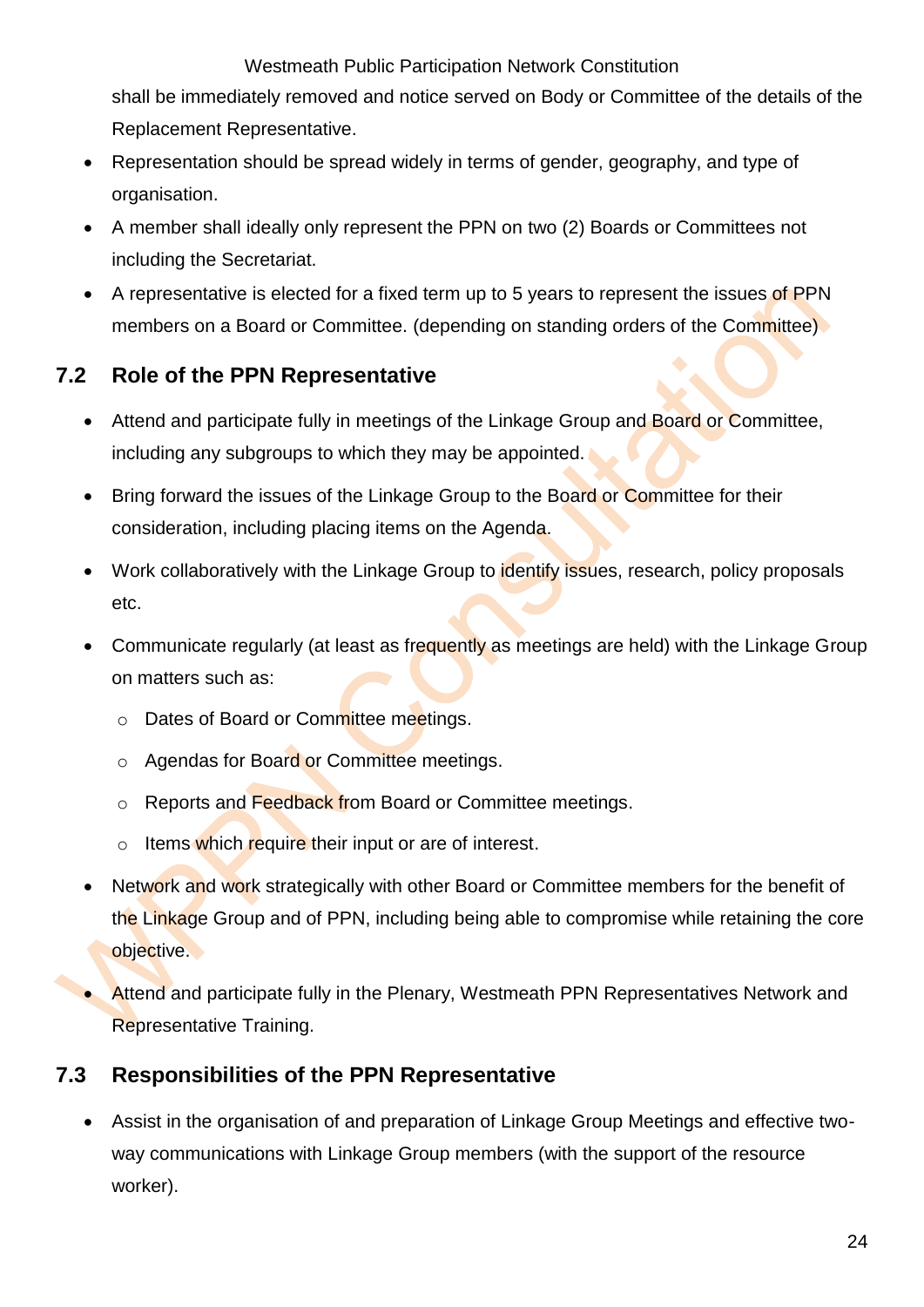- Be able to use basic electronic communications effectively (i.e. email and internet browsing). – Training will be provided.
- Prepare adequately for, attend and participate actively in Linkage Group and Board or Committee.
- Participate in meetings solely on behalf of PPN, leaving any personal, business or political interests outside.
- Work openly and collaboratively with all Linkage Group members to identify issues, research, policy proposals etc., respecting the diversity of views expressed.
- Put forward opinions / views of Linkage Group to The Board or Committee and feedback clearly using plain English to the Linkage Group.
- Attend relevant training or networking events organised by PPN or the Committee.
- Be open and honest in dealings with all stakeholders.
- Build positive relationships with other committee members for the benefit of the PPN.
- Portray the PPN and the Linkage Group in a positive and constructive way.

# <span id="page-25-0"></span>**7.4 Rights of the PPN Representative**

- Have active engagement from the Secretariat, Linkage Group and Plenary, including timely responses to issues.
- Be heard and respected at both the Linkage Group and Board or Committee, with an appreciation that they are a volunteer.
- Be supported by both Linkage Group and Board or Committee members, understanding that PPN is a new and evolving process.
- Have access to an agreed outcome statement from meetings which can be circulated immediately afterwards.
- Receive relevant training to enable them to participate effectively on the Board or Committee.
- Receive expenses for attending Board or Committee meetings including any subgroups and relevant training.
- Have at least some PPN meetings held at a time and location which facilitates them.
- Receive an induction pack for the Board or Committee on taking up appointment to include: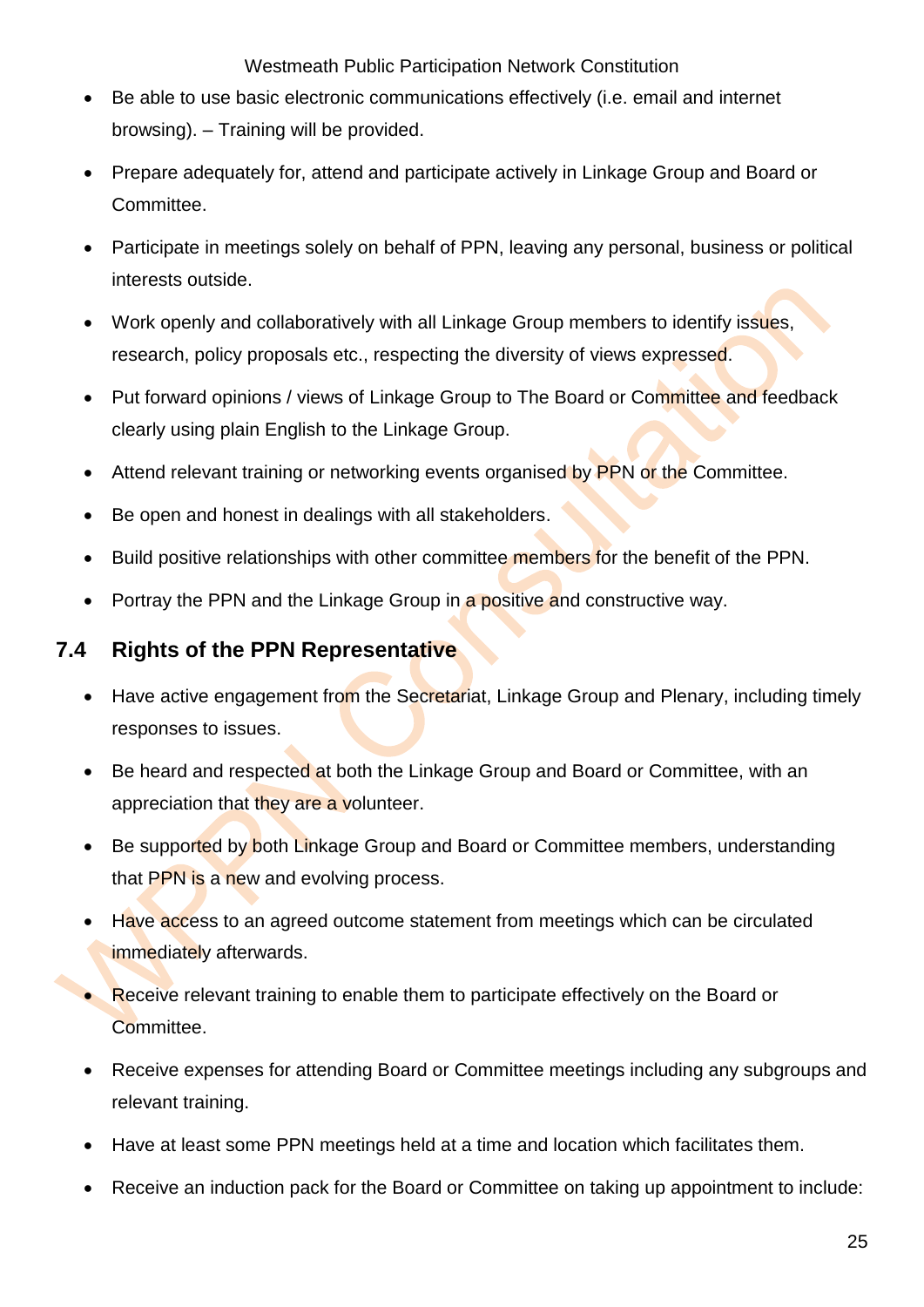- o Terms of reference/constitution.
- o Standing orders /procedures.
- o Meeting schedules, locations and times.
- o Contact details for all Board or Committee members subject to GDPR
- o Access to technical support where required.
- Receive adequate notice of meetings (dates and venues) and associated documentation (agenda and documents/reports to be read) in advance as permitted by the relevant standing orders of the committee / board.
- Have meetings conducted in a way that facilitates participation, open discussion and transparent decision making.

# <span id="page-26-0"></span>**7.5 Vacancies**

Representatives are elected to the Joint Policing Committee (JPC), Strategic Policy Committees (SPCs), and the Local Community Development Committee (LCDC), among others – on a fixed term basis – in the event of vacancies arising. See Appendix 2 (page 36) for rights and responsibilities of a Board or Committee with PPN Representation.

In the event of a PPN vacancy occurring, an election shall be called by the Secretariat if no panel to fill vacancies exists.

#### <span id="page-26-1"></span>**7.5.1 Nominations**

There shall be a call for nominations with eligibility criteria (as determined by the body requesting the representation) for PPN Members to put forward a candidate at least twentyone (21) days prior to the elections.

The closing date for nomination shall be not less than seven (7) days prior to the date of the election. The nominating group must complete a nomination form which may include a short biography of the candidate.

# <span id="page-26-2"></span>**7.5.2 Election**

Should there be an equal number of nominations for the positions available, then a vote shall not be necessary, and the candidates so nominated shall be declared elected.

Should the number of persons nominated exceed the number of vacancies/positions then an election shall take place.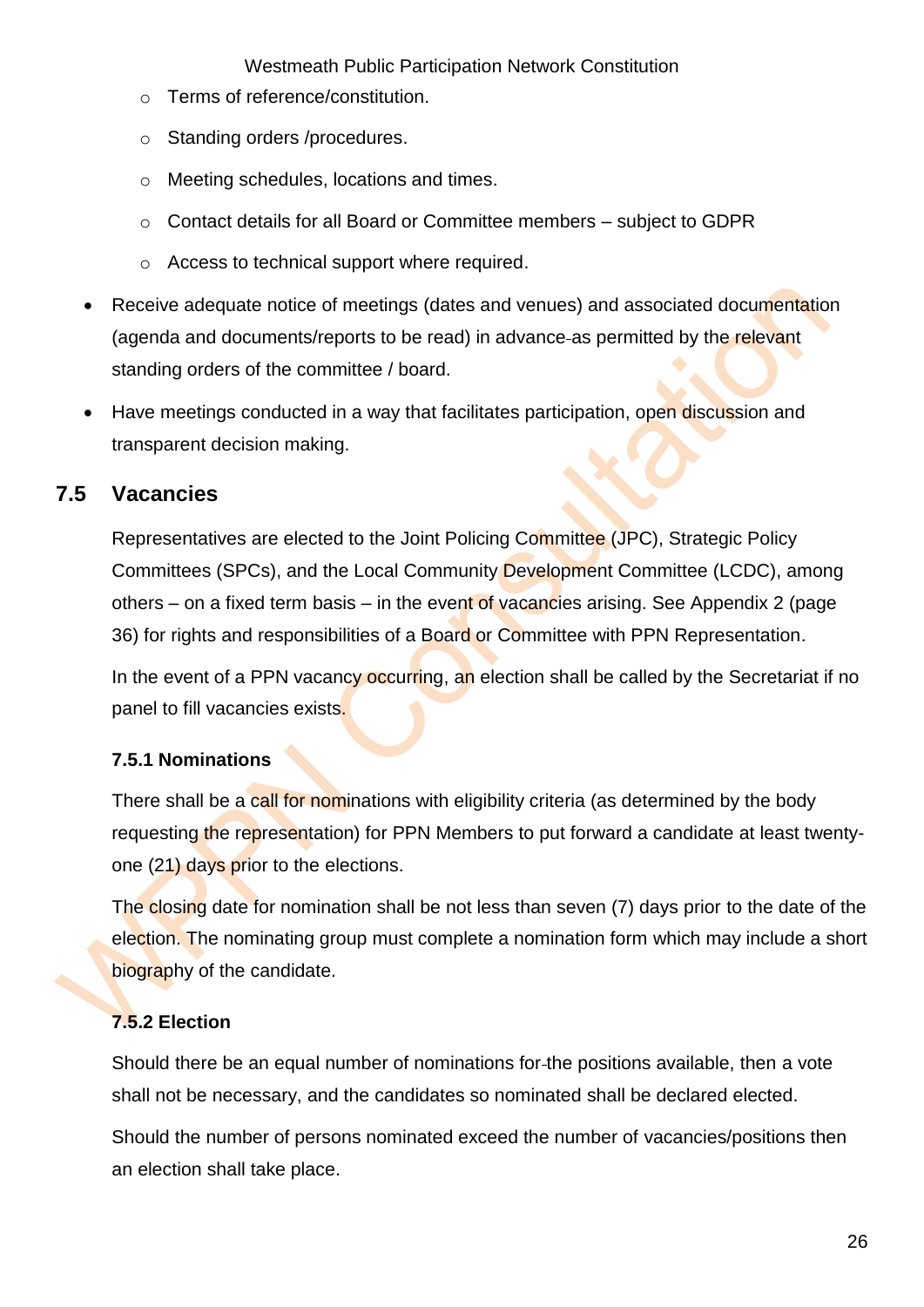Should an election take place, it shall take place in accordance with the election process in Appendix 3 (page 38).

For PPN vacancies on committees / bodies election shall take place at the AGM Plenary.

For PPN vacancies on committees/bodies which have not had PPN Representation previously, the Secretariat shall determine the most appropriate Pillar/Plenary to nominate that representation responsibility to.

For vacancies occurring on the Local Community Development Committee and the Secretariat elections shall take place at the Annual General Meeting of the Plenary.

The Secretariat shall decide (where a panel does not exist) to hold a postal vote or online vote to fill positions arising between Plenaries**.**

#### <span id="page-27-0"></span>**7.5.3 Panels**

Where an election takes place, candidates who do not attain a high enough number of votes to attain a seat are placed on a panel.

Any Vacancy so arising on a board or committee between the normal Annual Electoral Process shall be filled by the next highest candidate willing to serve that particular vacancy.

# <span id="page-27-1"></span>**7.6 Removal of Representatives**

If a representative on any of the committees or boards fails or otherwise omits to:

- Undertake his/her role, as laid down by this Constitution, in an appropriate manner.
- Attend the relevant meetings without reasonable cause.
- Report back to the Membership/Linkage Group without reasonable cause.
- Represent the relevant Linkage Group member groups appropriately.
- Comply with any written instruction.

and where a Representative represents their own interests or views or those of their own organisation, that representative shall automatically and immediately be self-disqualifying themselves by his/her actions and shall be immediately removed and notice served on Body or Committee of the details of the Replacement Representative.

#### <span id="page-27-2"></span>**7.6.1 Removal Appeals Process**

The representative in question may appeal the disqualification within seven (7) days beginning on the day on which notification of the disqualification is received to the Secretariat and may request a personal hearing.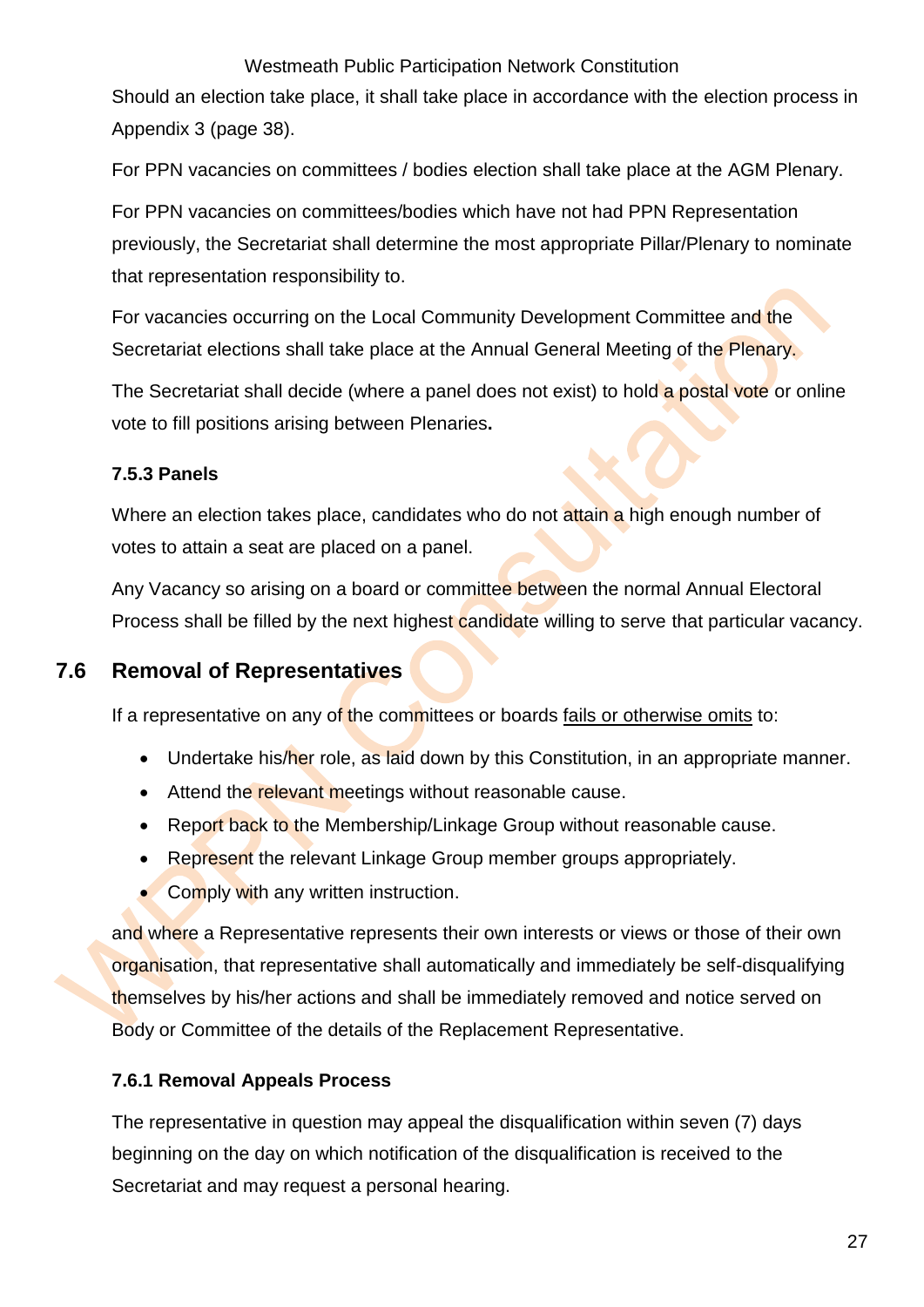The 3-member General Purposes Subcommittee shall convene within seven (7) working days beginning on the day on receipt of the appeal to consider the Appeal and to decide on the matter.

The General Purposes Sub-Committee shall process the appeal as efficiently and effectively as is possible to come to a decision within a reasonable period of time.

The Representative if not satisfied with the 'Sub-Committees' decision may appeal to the remaining 5 members of the Secretariat, plus one independent person excluding those members who heard the appeal. (Note that the sub-committee will not have interacted with or forwarded any recommendation from the remaining 5 members of the Secretariat or independent person), this will ensue a clean 2 step process.

The Secretariat shall process the appeal as efficiently and effectively as is possible to come to a decision within a reasonable period of time.

The Decision of the Secretariat be final.

## <span id="page-28-0"></span>**7.7 Complaints Procedure**

All complaints shall be in writing addressed to the PPN Resource Worker in the first instance who shall immediately acknowledge the complaint and shall advice the Secretariat of receipt of the complaint; the Resource Worker shall then refer the matter to The General Purposes Sub-committee.

Any complaint shall set out clearly in a rational, logical and coherent manner the substance of the grievance and shall identify what process(s) and or procedure(s) are the subject of the complaint.

All complaints shall be signed both in original hand signature and block capitals by the person(s) making the complaint.

The General Purposes Sub-committee shall convene within seven (7) working days beginning on the day of receipt of the complaint to consider the matter.

The General Purposes Sub-Committee shall process the complaint as efficiently and effectively as is possible to come to a decision within a reasonable period of time.

Once a decision has been made the complainant will be notified of the decision within 10 working days.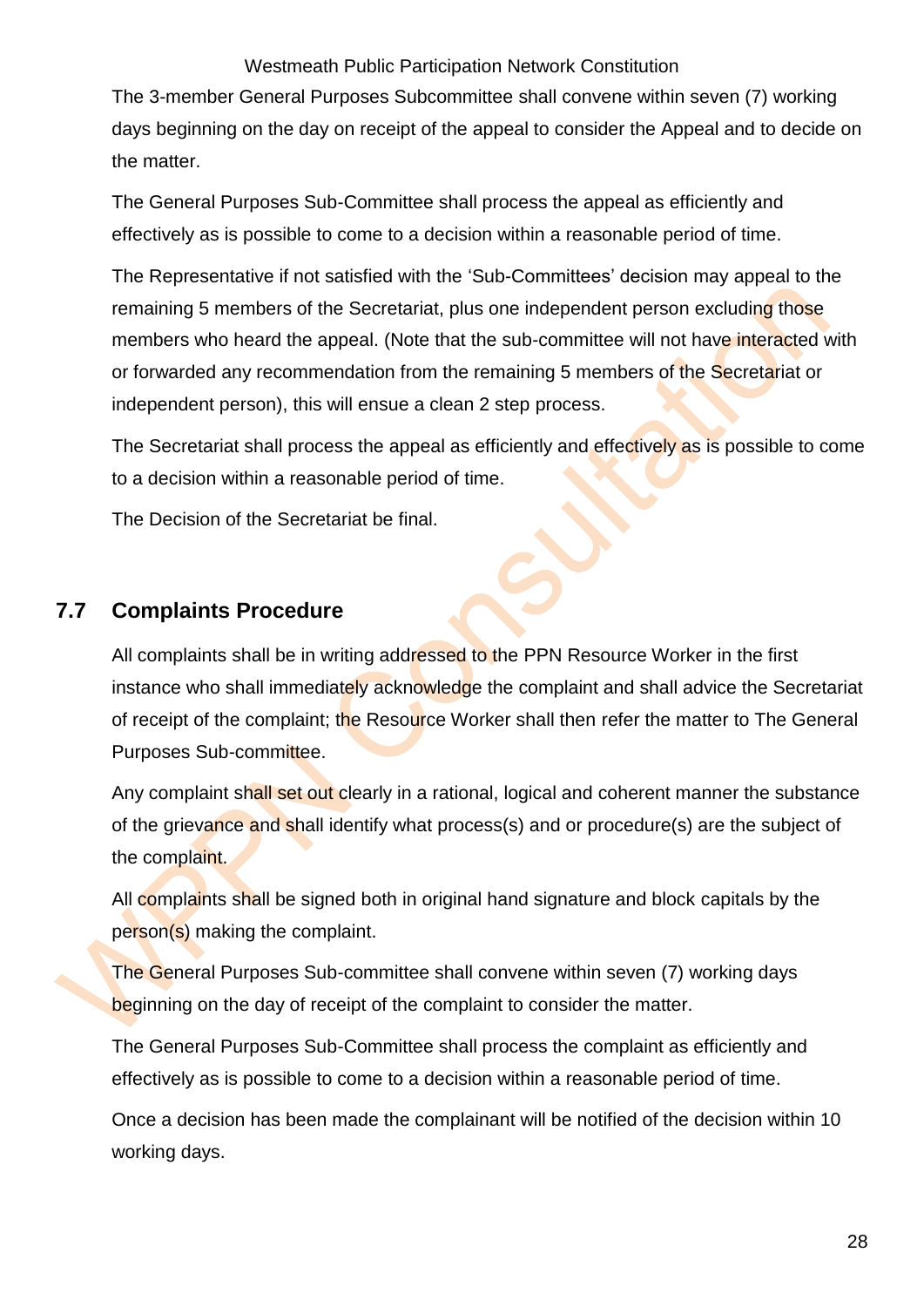### <span id="page-29-0"></span>**7.7.1 Complaints Appeals Process**

Where the person(s) who made the complaint is or are not satisfied with the decision of the General Purposes Sub-Committee may appeal within ten (10) working days to the to the remaining 5 members of the Secretariat, plus one independent person excluding those members who heard the appeal. (Note that the sub-committee will not have interacted with or forwarded any recommendation from the remaining 5 members of the Secretariat or independent person), this will ensure a clean 2 step process.

The Secretariat shall process the appeal as efficiently and effectively as is **possible** to come to a decision within a reasonable period of time.

The Decision of the Secretariat be final.

# <span id="page-29-1"></span>**7.8 Code of Conduct for PPN Representatives**

Members and Member Representatives of the PPN shall always conduct themselves in a professional manner and in accordance with the provisions of this constitution and the Code of Conduct adopted thereunder. See Appendix 4 for Code of Conduct (page 39).

The Code of Conduct shall be signed by every Member of the PPN elected to a representative position on the various committees/Boards where the PPN has such representation and by the members of the Secretariat and by every member who acts as a Facilitator.

#### <span id="page-29-2"></span>**7.8.1 Amendments to the Code of Conduct**

A proposal to amend the Code of Conduct may be made:

- A. By the Secretariat.
- B. By not less than 30 members in good standing within 10 days of the date the Plenary AGM.

The proposal shall be circulated to the membership and placed on the Agenda for the next Annual General Meeting or an Extraordinary General Meeting of the Plenary convened for that purpose.

The amendment shall be effective forthwith if passed by simple majority of those present at the Annual General Meeting of the Plenary or Extraordinary General Meeting.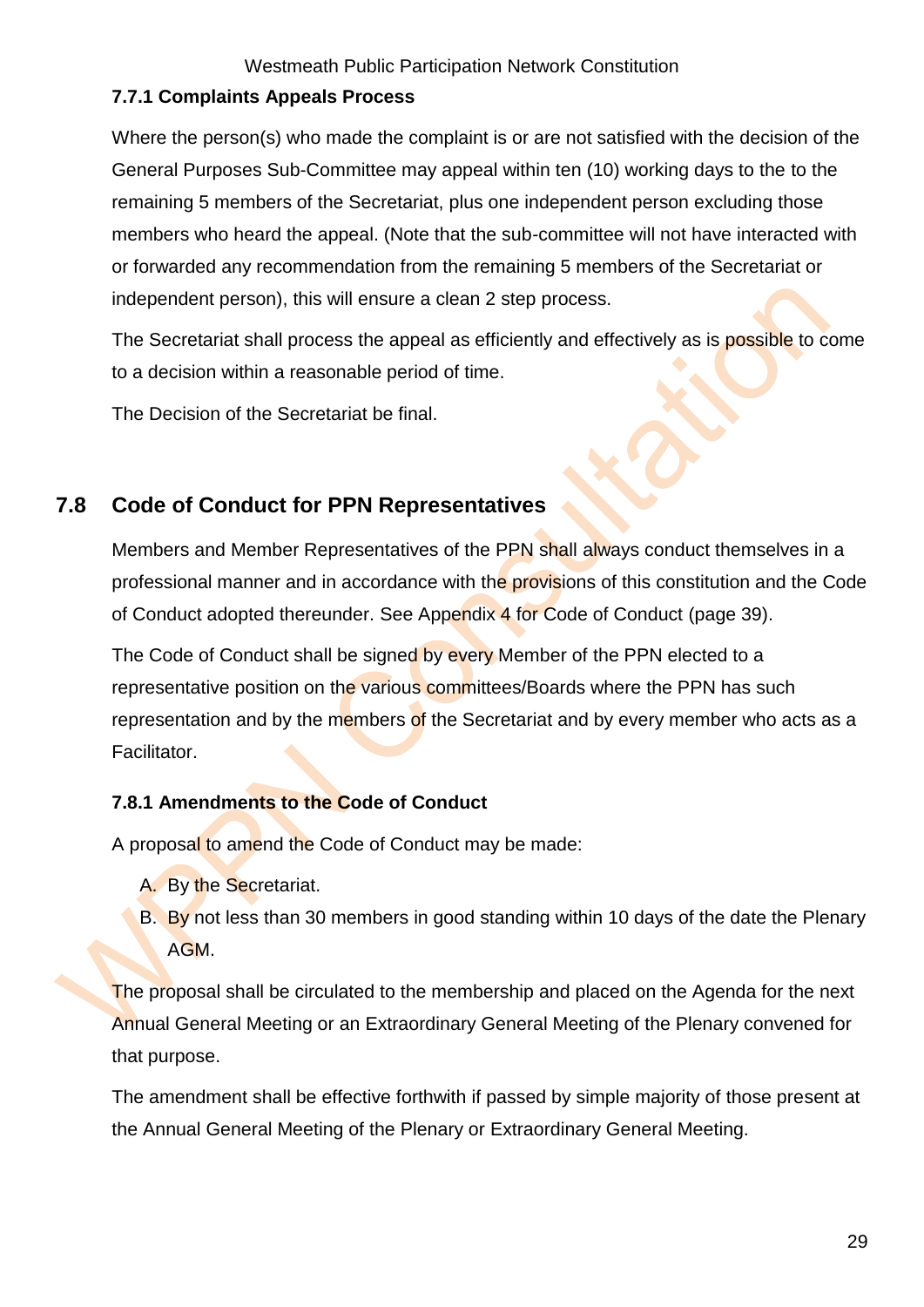# <span id="page-30-0"></span>**8. FINANCIAL MATTERS**

# <span id="page-30-1"></span>**8.1 Financial Records**

Financial Records shall be in accordance with acceptable practices, in accordance with directions of funders or in compliance with accounting standards and processes.

A copy of the Financial Statement approved by Secretariat shall be circulated to all members prior to AGM.

## <span id="page-30-2"></span>**8.2 PPN Representative Expenses**

Expenses of PPN Representatives in the carrying out of their duties are covered as laid out in the PPN Expenses policy. See Appendix 5 (page 43).

# <span id="page-30-3"></span>**9. SERVICE OF NOTICES**

A notice may be given to any member /group/organisation either through handing it to the member/named representative of group/organisation or by personal delivery or sending it by electronic means to the registered address or email address of that member as per the records of the PPN.

The Failure of any Member to receive notice of meeting shall not invalidate the proceedings at or of the meeting.

# <span id="page-30-4"></span>**10. AMENDMENTS TO CONSTITUTION**

A proposal to amend the Constitution may be made:

**A.** By the Secretariat.

\_\_\_\_\_\_\_\_\_\_\_\_\_\_\_\_\_\_\_\_\_\_\_\_\_\_.

**B.** By not less than 30 members in good standing within 10 days of the date the Plenary AGM.

The proposal shall be circulated to the membership and placed on the Agenda for the next Annual General Meeting or an Extraordinary General Meeting of the Plenary convened for that purpose.

The amendment shall be effective forthwith if passed by simple majority of those present at the Annual General Meeting or Extraordinary General Meeting.

This Constitution was adapted at a Westmeath Public Participation Network Annual General Meeting of Plenary held on…………………………….

Signed on behalf of Westmeath Public Participation Network:

Facilitator

Date: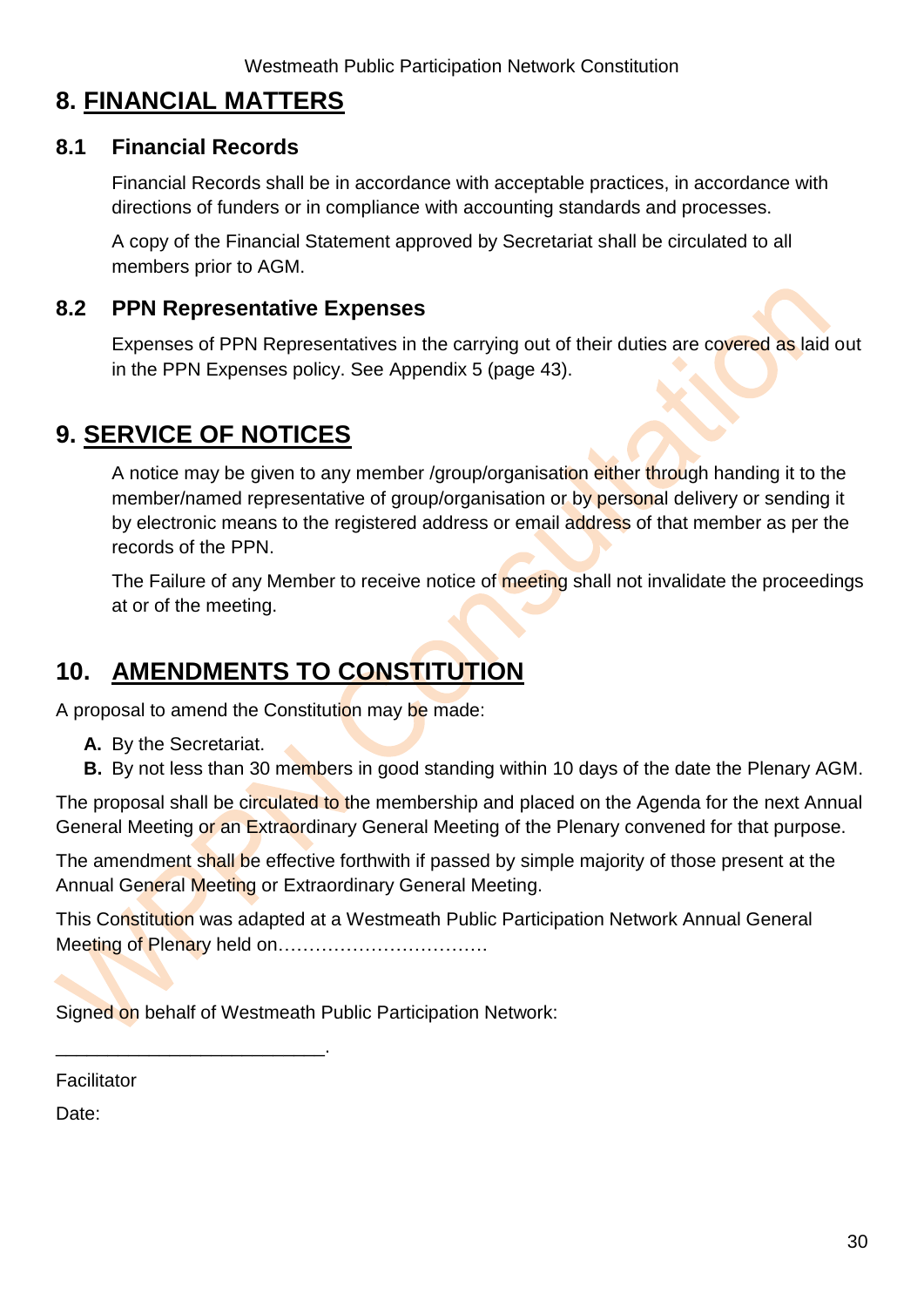# <span id="page-31-0"></span>**Appendix 1: Westmeath Public Participation Network Plenary Standing Orders**

The purpose of these standing orders is to ensure the orderly and effective conduct of Plenary meetings of the Westmeath Public Participation Network.

### **1. Frequency of Meetings**

The Plenary shall meet twice a year or as requested in accordance with the Constitution.

## **2. Voting Rights and Decisions**

- **2.1** Only matters on the Agenda shall be the business of the meeting in accordance with the constitution.
- **2.2** All decisions taken shall be in accordance with procedures set out in constitution.
- **2.3** Each named Westmeath PPN Member Organisation shall have one vote.
- **2.4** Voting shall be by show of hands or secret ballot and in accordance with constitution.
- **2.5** Decisions shall be by simple majority.
- **2.6** Voting for election to all positions shall be by secret ballot.

# **3. Attendance at Plenaries**

- **3.1** All full membership Westmeath PPN Organisations/groups are entitled to attend the Plenary.
- **3.2** Westmeath PPN member organisations can send more than one Representative to the Plenary. Only one of those Representatives shall have voting rights on behalf of the group i.e. Group vote. Other representatives shall have speaking rights only.
- **3.3** The Secretariat may invite guest speakers to attend the Plenary.
- **3.4** The Secretariat may invite strategic partner organisations to attend the Plenary in an observer capacity.

# **4. Agenda**

**4.1** The Agenda shall be prepared by the Secretariat. The order of business shall be:

- **1.** Welcome address by Facilitator
- **2.** Housekeeping Duties, Health and Safety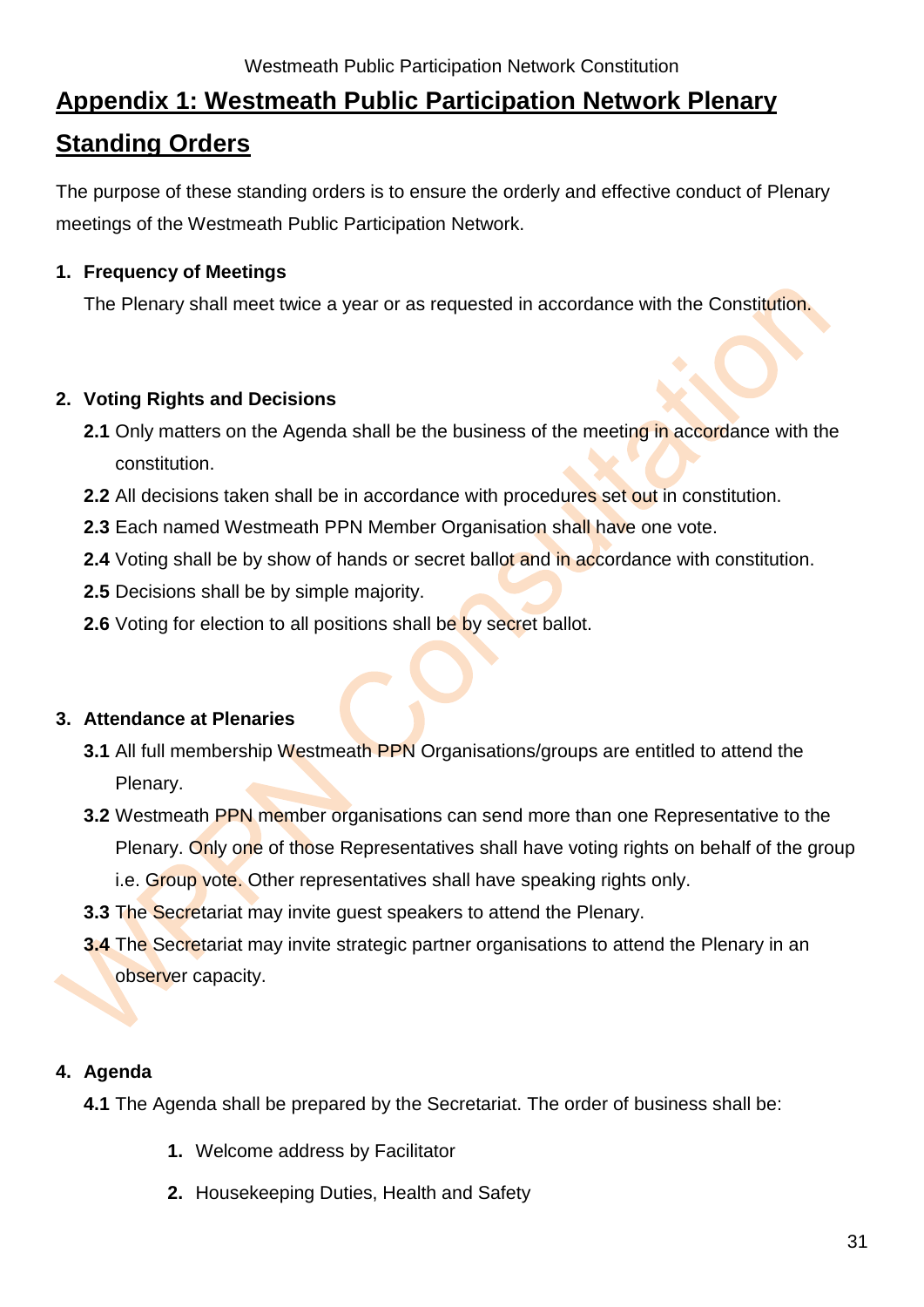- **3.** Adopting Plenary Standing Orders
- **4.** Approval of minutes of last Plenary and matters arising
- **5.** PPN Activity Report by Secretariat Member
- **6.** Finance/Budget Update
- **7.** Ratification of Linkage Group elections.
- **8.** Election to fill any vacancies arising.
- **9.** Items and Motions submitted in advance for discussion and decision.
- **10.**Workshop / Information Session / Guest Speaker as requested by previous Plenary and / or as organised by the Secretariat.
- **11.**Date of Next Meeting
- **4.2** Items that member organisations want included on the Agenda shall be presented to the Secretariat at least 10 days prior to the date of the meeting. Similar items shall be taken as a composite item or motion as agreed by Secretariat.
- **4.3** The Plenary meeting shall be facilitated by a member/s of the Secretariat or as set out in the constitution.

#### **5. Minutes of the Plenary**

- **5.1** The minutes of the Plenary shall be taken by a member of the Secretariat or Westmeath PPN Staff.
- **5.2** The minutes shall include a record of those attending, actions arising, and decisions made.

#### **6. Conduct at Plenary Meetings**

- **6.1** Members always shall observe accepted practice while taking part in the Plenary business, including:
	- Be courteous and speak by addressing the Facilitator;
	- Only address the meeting in order and as directed by Facilitator;
	- Always Comply immediately with directions of Facilitator;
	- No cross talk or interruption of any speaker addressing the meeting;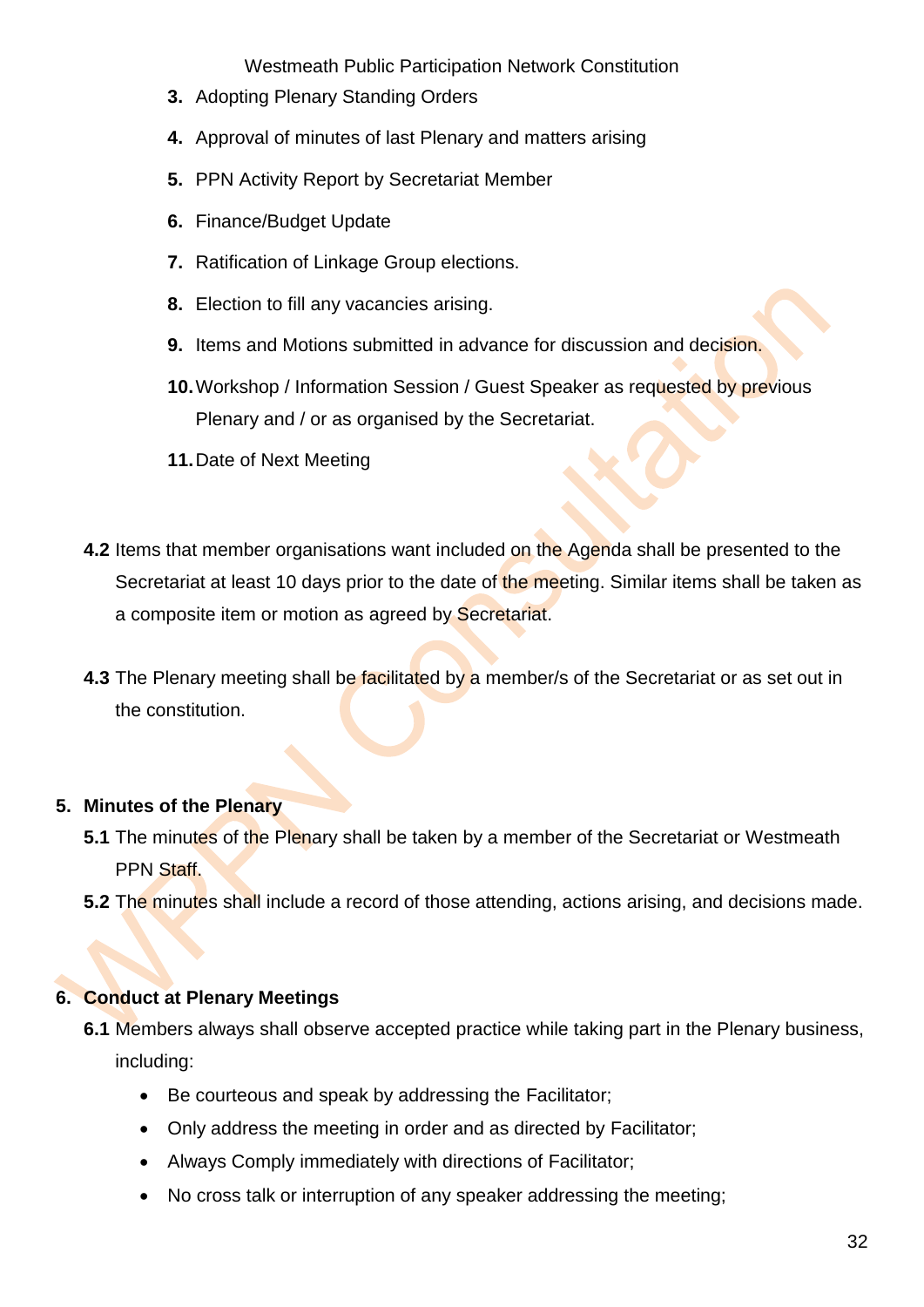- Follow the Agenda and strive to reach effective decisions;
- Represent the views of your member organisation;
- Turn off your mobile phones as you enter the room of debate (where you have an emergency call please leave the room);
- Be prepared for the Plenary by reading relevant documents etc. received before the meeting;
- Business shall be conducted by the Facilitator of the Plenary in keeping with Standing Orders.
- **6.2** Discrimination

All members attending the Plenary have the right to treated with dignity and respect regardless of their race, colour, ethnic or national origins, nationality, gender, age, sexuality, religion or any other matter which causes people to be treated with injustice.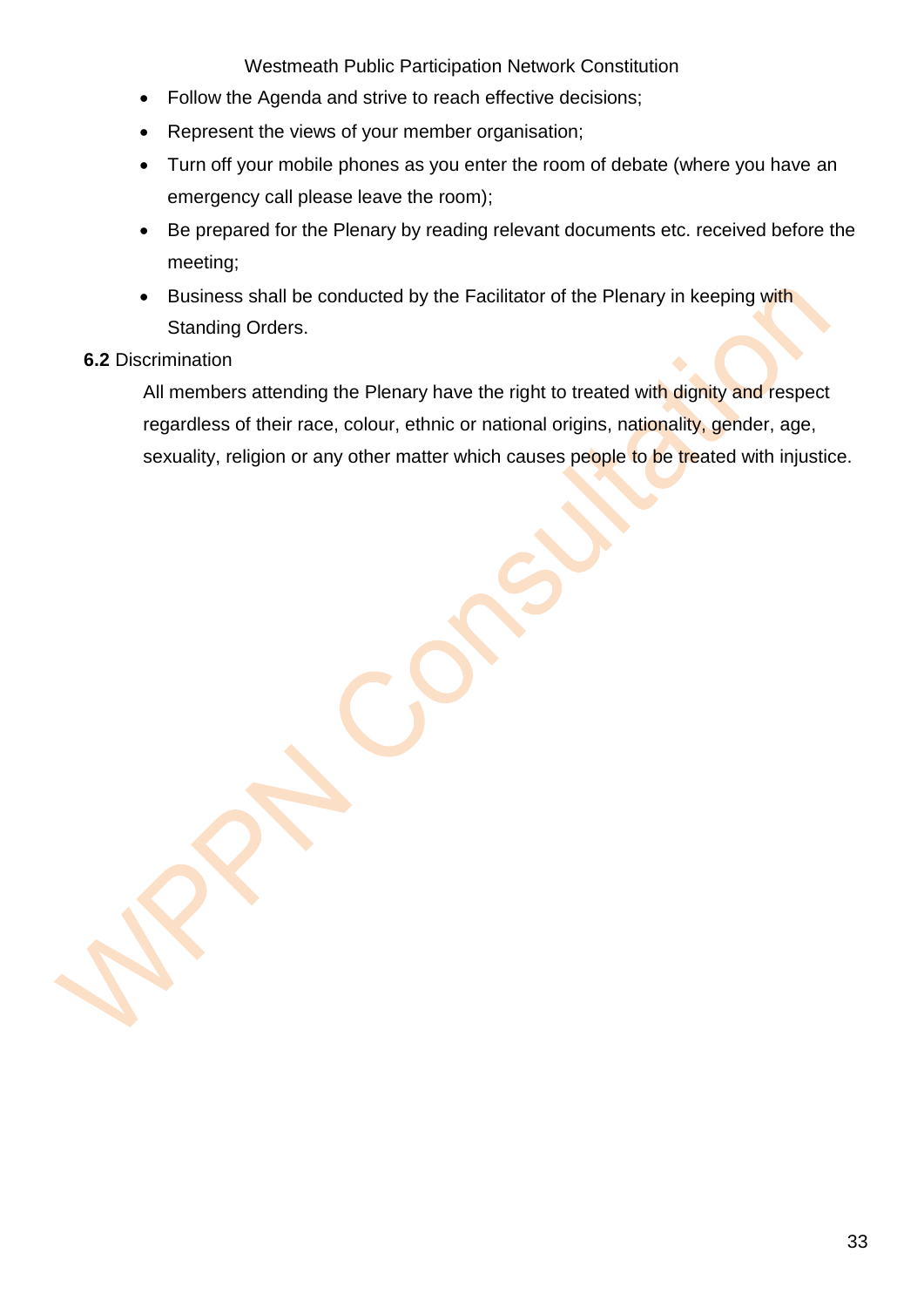# <span id="page-34-0"></span>**Appendix 2: Rights and Responsibilities of a Board/Committee with PPN Representation**

The way in which the Committee conducts its business has a huge impact on the effectiveness of PPN representation. An overformal and rigid process can make participation difficult. An open facilitative style can make it easy for all members to participate and contribute. The following rights and responsibilities are generally within the remit of the Chair or Chief Officer (or equivalent). The majority are likely to be already in place.

While the PPN advocates for the following, it acknowledges that it has limited control in its implementation.

#### **Responsibilities of the Board or Committee are to:**

- Have and communicate clear terms of reference and procedures / standing orders and a vision for the Board or Committee.
- Hold regular meetings at times, dates and locations that facilitate the participation of volunteers. Ideally these dates should be set annually.
- Hold an induction meeting and have an induction pack for new members to explain the processes and procedures of the Board or Committee.
- Give one month's notice of meetings and to circulate the agenda and any documentation for reading at absolute minimum one week in advance. This is to facilitate PPN members to consult with their linkage group before the meeting and to ensure that members have adequate information with which to make comments and decisions.
- Chair the meeting in an open and transparent way as to enable and value the contribution of all members and fosters a culture of active listening. This should include giving enough time for discussion and deliberation of items, and if required setting up subgroups to bring recommendations to the main Board or Committee. Decisions should be made in an open and transparent way.
- Ensure that any conflicts of interest are clearly stated and dealt with appropriately.
- Offer relevant training to all members and to provide support to members in interpreting technical documents.
- Review the workings of the Board or Committee on a regular basis and to take on board any recommendations.
- **Where possible:**
	- o Set the agenda in consultation with members and to enable members to put items on the agenda.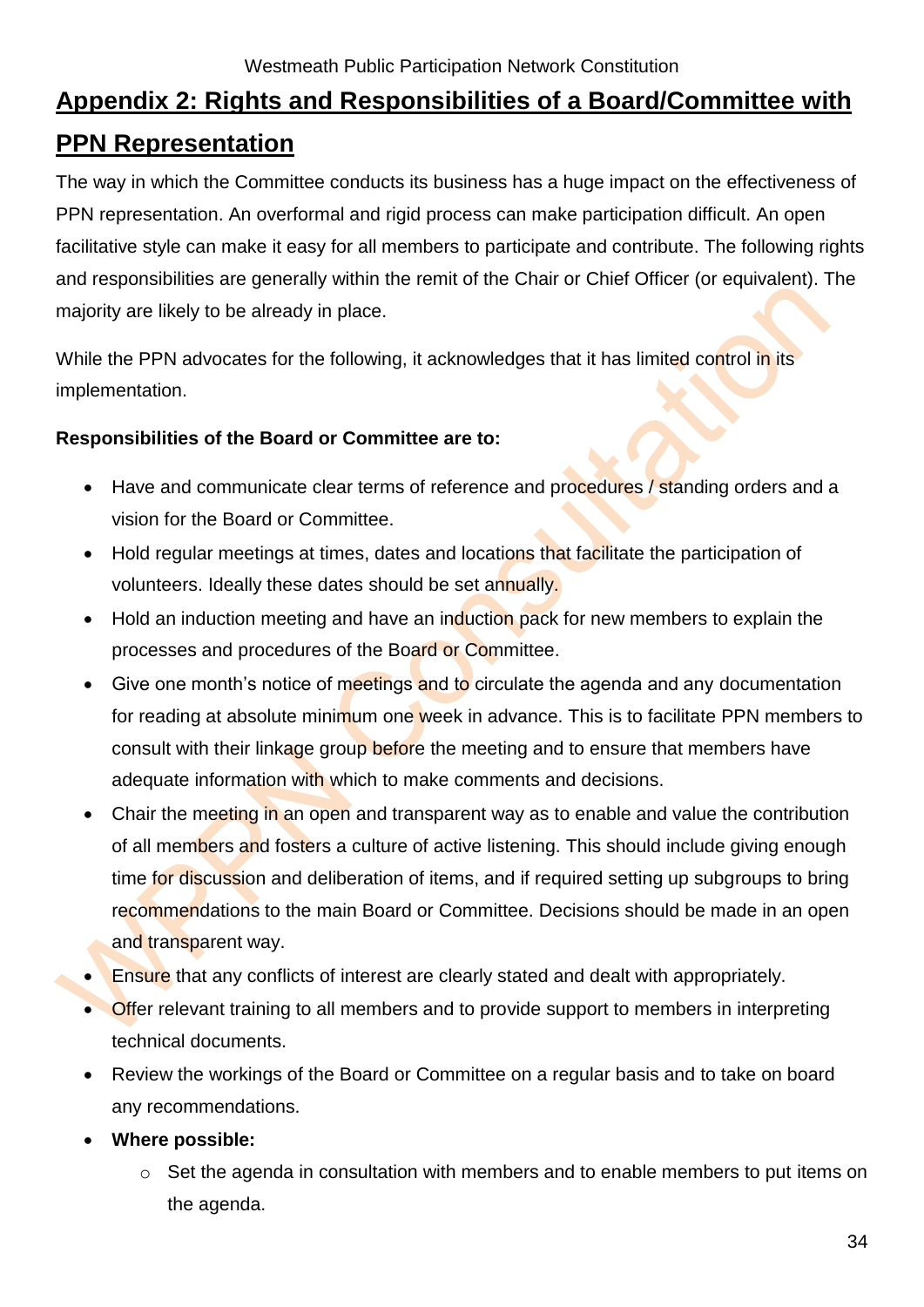- o Pay travel and other expenses to members.
- o Include all points of discussion within the minutes, and not to dismiss those which may be considered "only relevant to a few".
- o To produce an agreed "meeting outcome" document at the end of each meeting which can be shared with the Linkage Group.

### **Rights of the Board or Committee**

PPN Representatives shall:

- Attend meetings, or send their alternate (where possible);
- Prepare thoroughly for meetings, and be able to contribute fully;
- Feed back to their PPN Linkage Groups and take direction from them;
- Take a full part in the workings of the Board or Committee including participation in subgroups, consultations, etc.;
- Be open and honest in their dealings with the Board or Committee, declaring any conflicts of interest.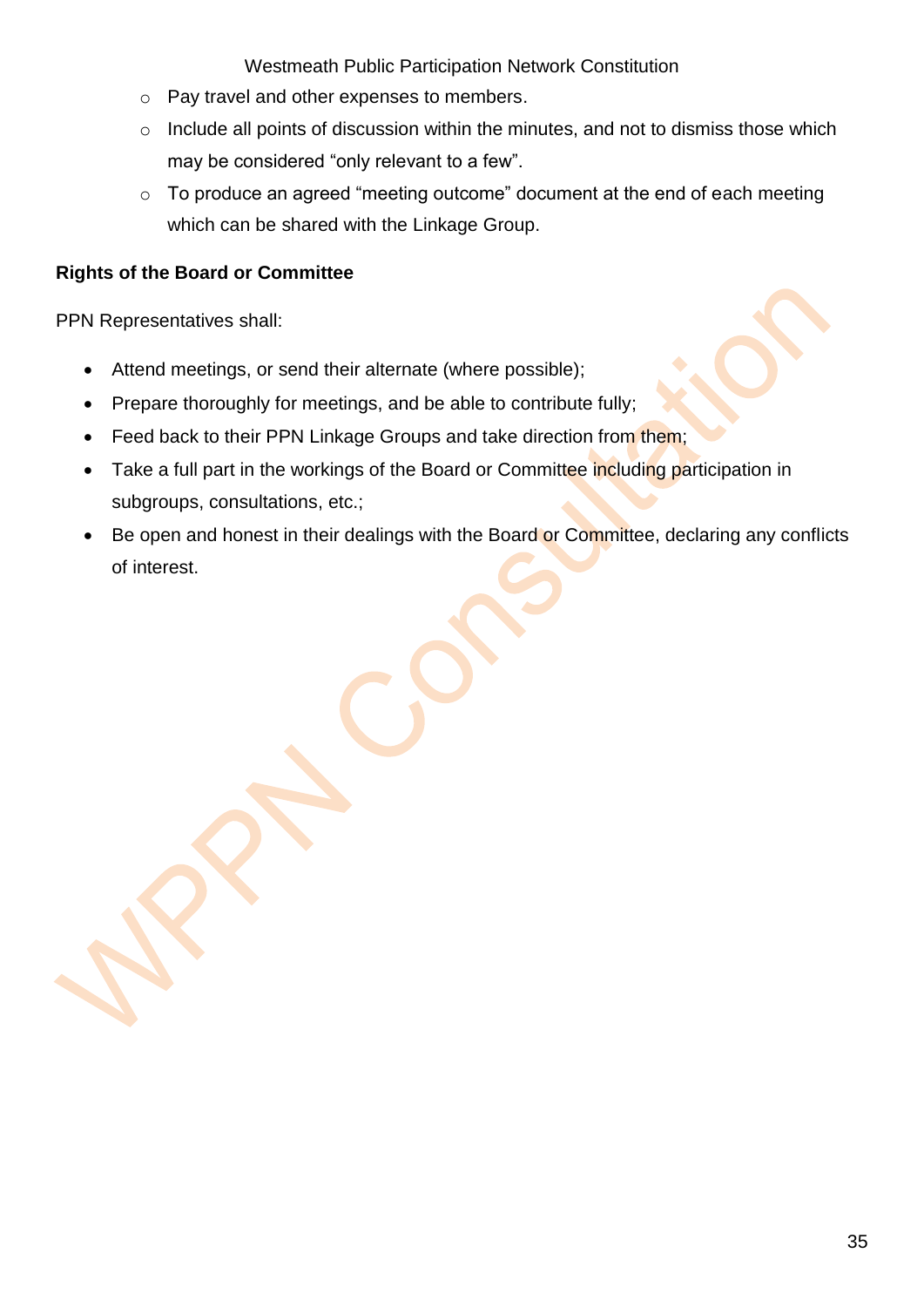# <span id="page-36-0"></span>**Appendix 3: Electoral Process**

#### **The process of Election.**

- All Elections shall be by secret ballot.
- Each Group / Organisation shall be entitling to one (1) vote and an individual shall only vote on behalf of the group.
- The Candidates receiving the highest number of votes are elected.
- In the event of a "tie" then a draw by "lot" *(Note: Where the process by deciding by "lot" (Lottery) occurs, those responsible must first decide which Candidate shall be declared elected following such process. Is it the Candidate first drawn out of the "hat" (traditional expression) or the Candidate remaining in the "hat"?).*
- Records of each Election must be maintained including details of each Count.
- Verification of Nominees to ensure they meet the criteria.
- Circulation of details of Nominees to Linkage Groups to consider them prior to the Election.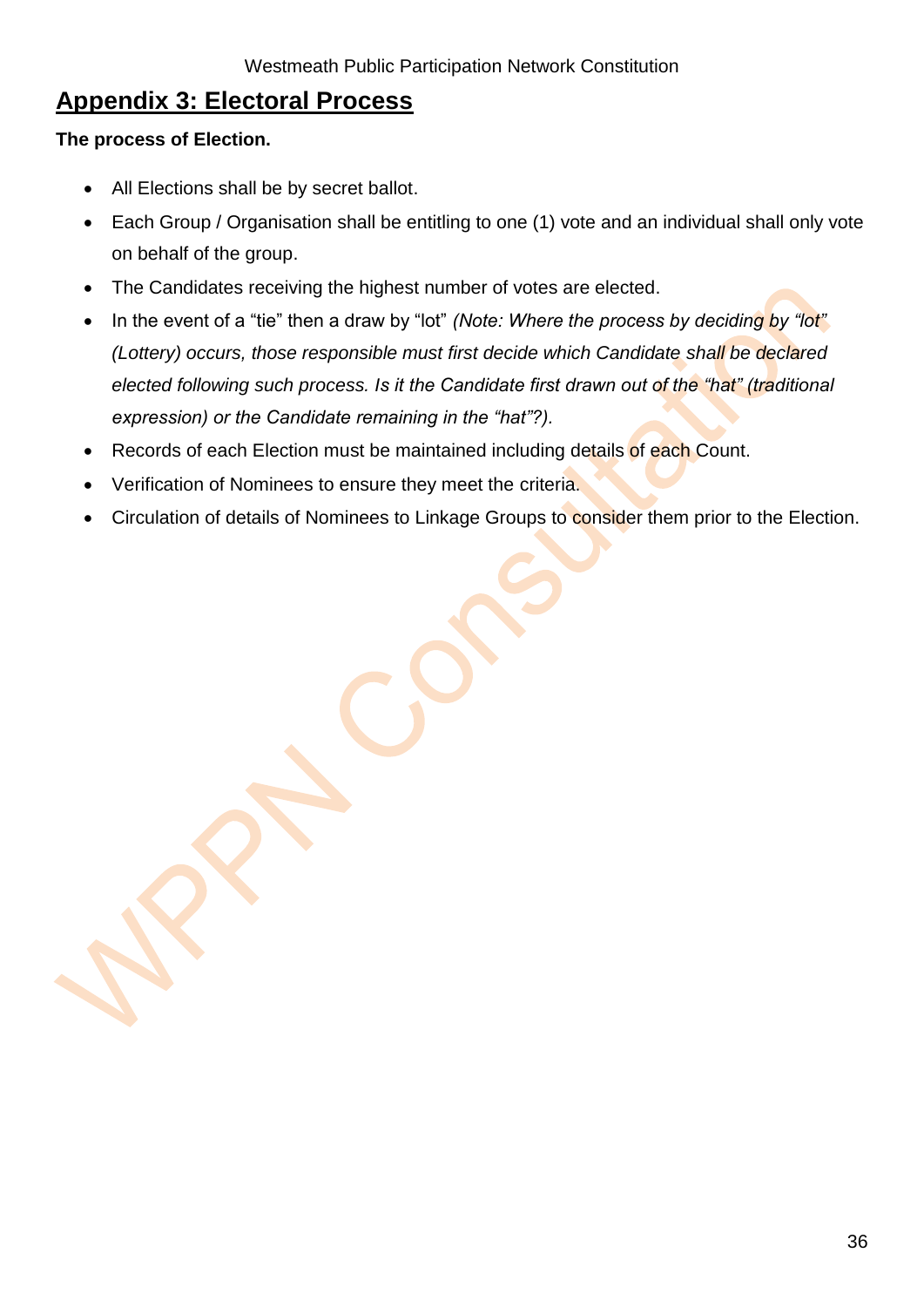# <span id="page-37-0"></span>**Appendix 4: Code of Conduct**

This Code of Conduct shall be signed by every Member of the PPN elected to a representative position on the various committees/Boards where the PPN has such representation and by the members of the Secretariat and by every member who acts as a Facilitator.

This Code of Conduct details what each Member shall commit to in their role as a Member/ Representative of the PPN and in all areas relating to their interaction with, and on behalf of, the PPN.

All Members and Members with a Representative role have a duty of care and responsibility to act in the best interests of the PPN complying with this Code of Conduct and the provisions of the Constitution.

#### **1. Organisational Values**

All Members commit to and promise to comply with the fundamental values that underpin all the activities of PPN.

## **2. Accountability**

As a member everything you do and every interaction you are involved in shall be able to stand the test of scrutiny by members of the public, the media, members, beneficiaries, stakeholders and the regulatory authorities.

#### **3. Integrity and Honesty**

These shall be the hallmarks of all conduct within and on behalf of the PPN particularly when dealing with fellow members and colleagues and external individuals and agencies.

# **4. Transparency**

Members shall promote an atmosphere of openness throughout the PPN in order to promote confidence to members of the public, Local Authority Elected Members and staff, beneficiaries and regulators and to promote strategic and operational effectiveness.

# **5. Governance**

Members shall always support the ethos values of PPN and ensure compliance with good Governance and shall: -

- Commit to supporting and advocating compliance with good Governance for the Community and Voluntary Sector and the myriad of groups and organisations within the sector;
- Participate in appropriate induction, training and development programmes;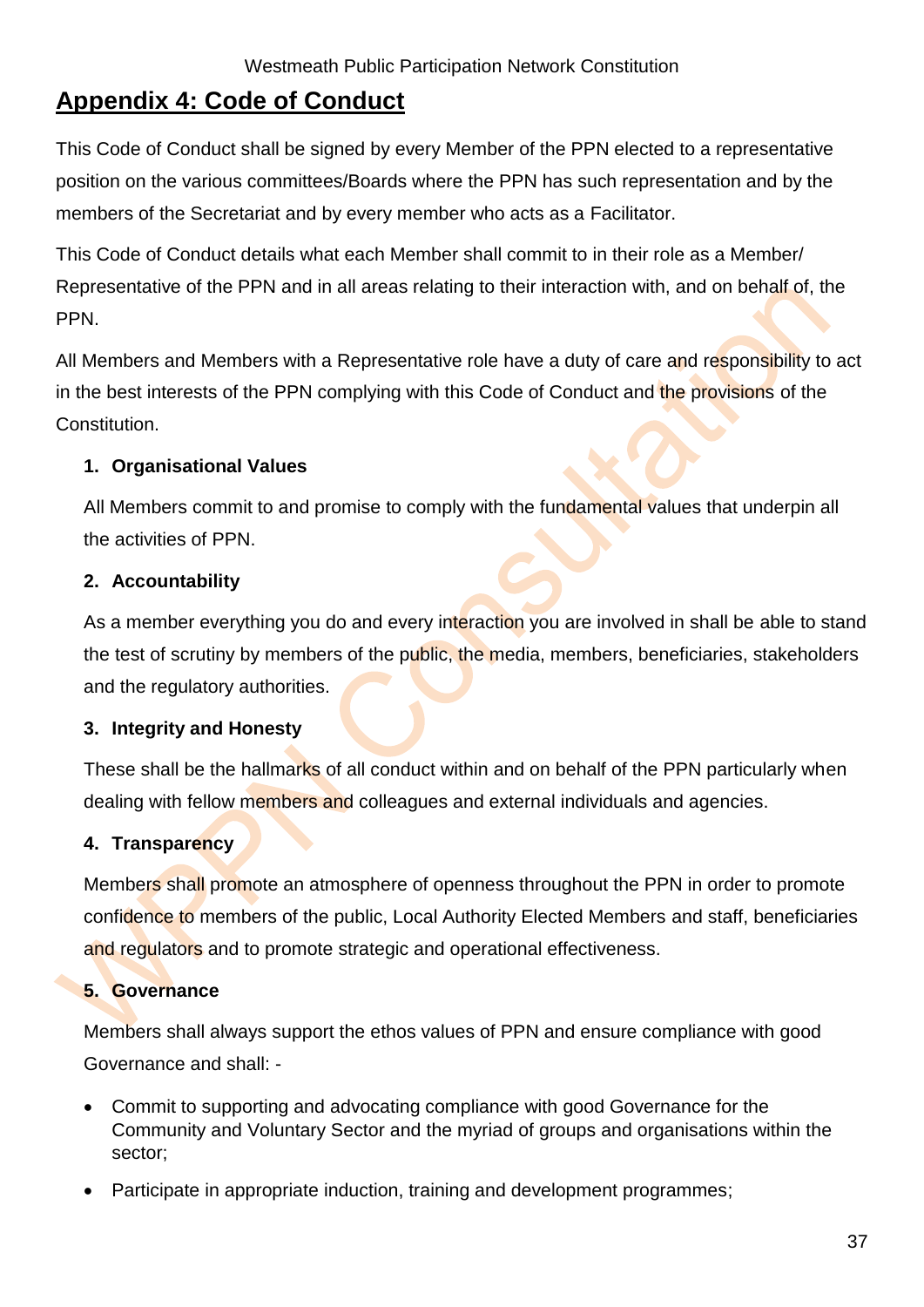• Support the Resource Worker in their role and the Secretariat in their role.

#### **6. Conflicts of Interest**

Members shall always:

- Act in the best interests of the PPN;
- Declare any 'Conflict of Interest and Conflict of Loyalty" or any such circumstance as may be viewed by others as conflicting as soon as it arises;
- Submit to the judgment of the Secretariat and comply with any requirements it requires regarding potential conflicts of interest/loyalty.

## **7. Guardian of the PPN'S reputation**

Members shall:

- Not speak as a member to the media or any public forum without the prior knowledge and approval of the Secretariat.
- Ensure that any comments made shall reflect current policy even if they do not agree with them.
- When speaking as a private citizen upholds the reputation of the PPN.
- Respect individual confidentiality.
- Take an active interest in the PPN'S public image.

#### **8. Personal Gain**

Members shall:

- Not personally gain from their role as a member nor permit others to do so as a result of actions or negligence.
- Document expenses and seek reimbursement according to agreed procedure.
- Not accept gifts or hospitality without the consent of the Secretariat.
- Use PPN resources responsibly, when authorised in accordance with procedure.
- **9. In addition to the foregoing Members shall:**
- Not break the law or act against any regulation in force;
- Support the PPN'S vision, values, principles and aims and actively promote these;
- Always comply with PPN'S policy and procedure;
- Seek to maintain and promote integrity, good governance, effectiveness and efficiency for the delivery of the aims of PPN.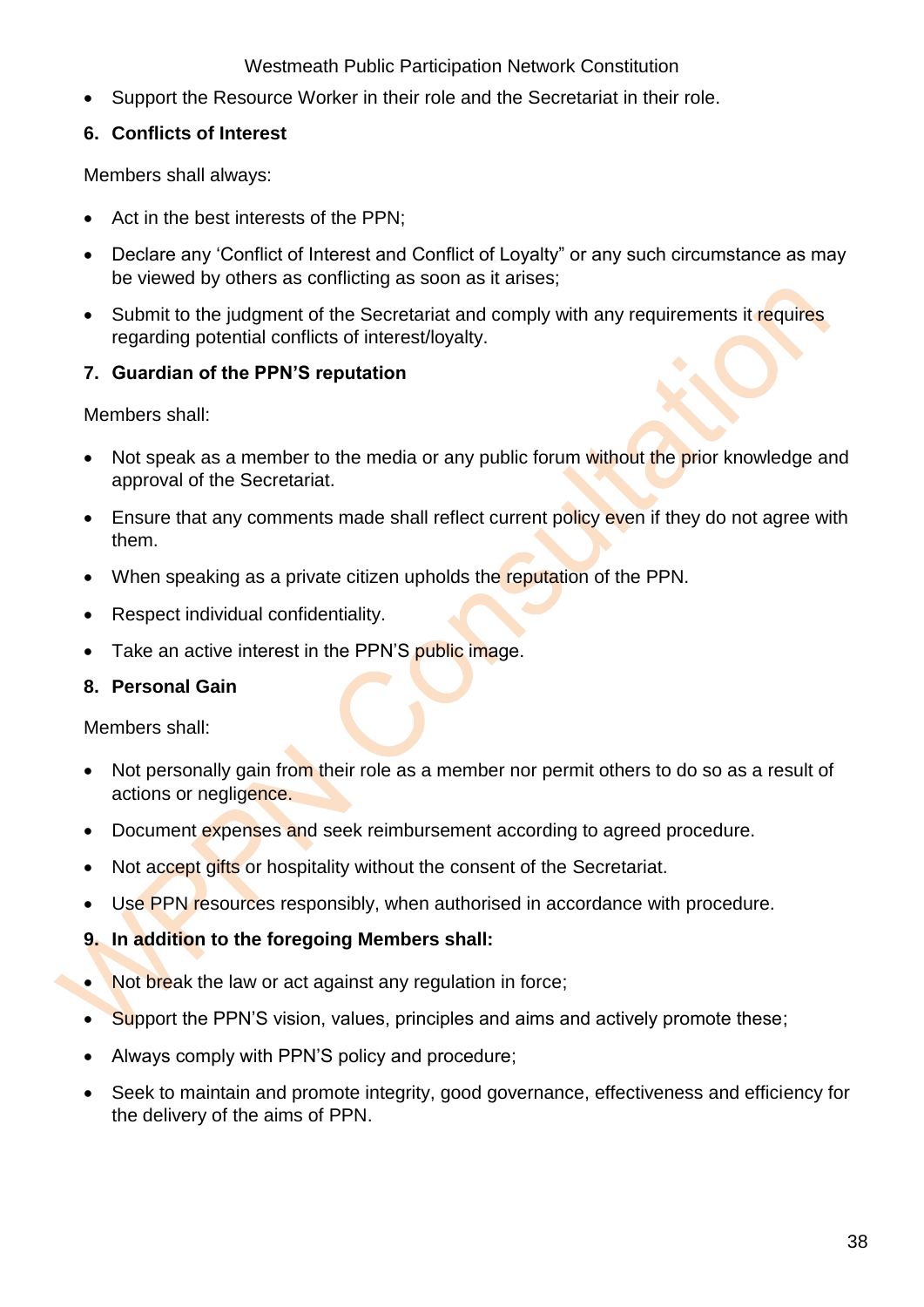## **10.Plenary and other Meetings of PPN Members**

Members attending Plenary and other meetings internal to or external to the PPN shall at all times conduct and behave in a professional manner keeping in mind at all times their conduct reflects on the integrity of the PPN and the sector and shall observe accepted practice while participating as a representative or member and shall:

- Be courteous and speak by addressing the Facilitator/Chairperson;
- Only address the meeting in order and as directed by Facilitator/Chairperson;
- Comply immediately with directions of Facilitator/Chairperson;
- Not cross talk or interruption of any speaker addressing the meeting;
- Follow the Agenda and strive to reach effective decisions;
- Represent the views of your member organisation;
- Turn off your mobile phones as you enter the room of debate (where you have an emergency call please leave the room);
- Be prepared for all meetings by reading relevant documents etc. received before the meeting.

#### **11.Secretariat**

Members of the Secretariat shall:

- Embody the principles of good governance and proper procedure in all actions and live up to the trust placed on them by their election to the Secretariat.
- Comply and abide by the PPN governance procedures and practice.
- Commit to attend all Secretariat Meetings, and in the event of unavoidable inability to attend, shall comply with provisions of the Constitution.
- Strive to be familiar with all agenda items received by them and be prepared to contribute to discussion and decision making at meetings.
- Respect the authority of the Facilitator.
- Maintain a respectful attitude to the opinions of others.
- Understand that decisions will ideally be made by consensus but may be by vote and shall consider any majority vote as a corporate decision and will accept and support it.
- Maintain confidentiality unless authorised to speak on matters outside Secretariat meetings.

# **12.Leaving the Secretariat or Representative Role**

Members shall:

• Understand that any breach of this code may result in my removal from the PPN or any of its constituent levels – Linkage Groups, Secretariat or any representative role.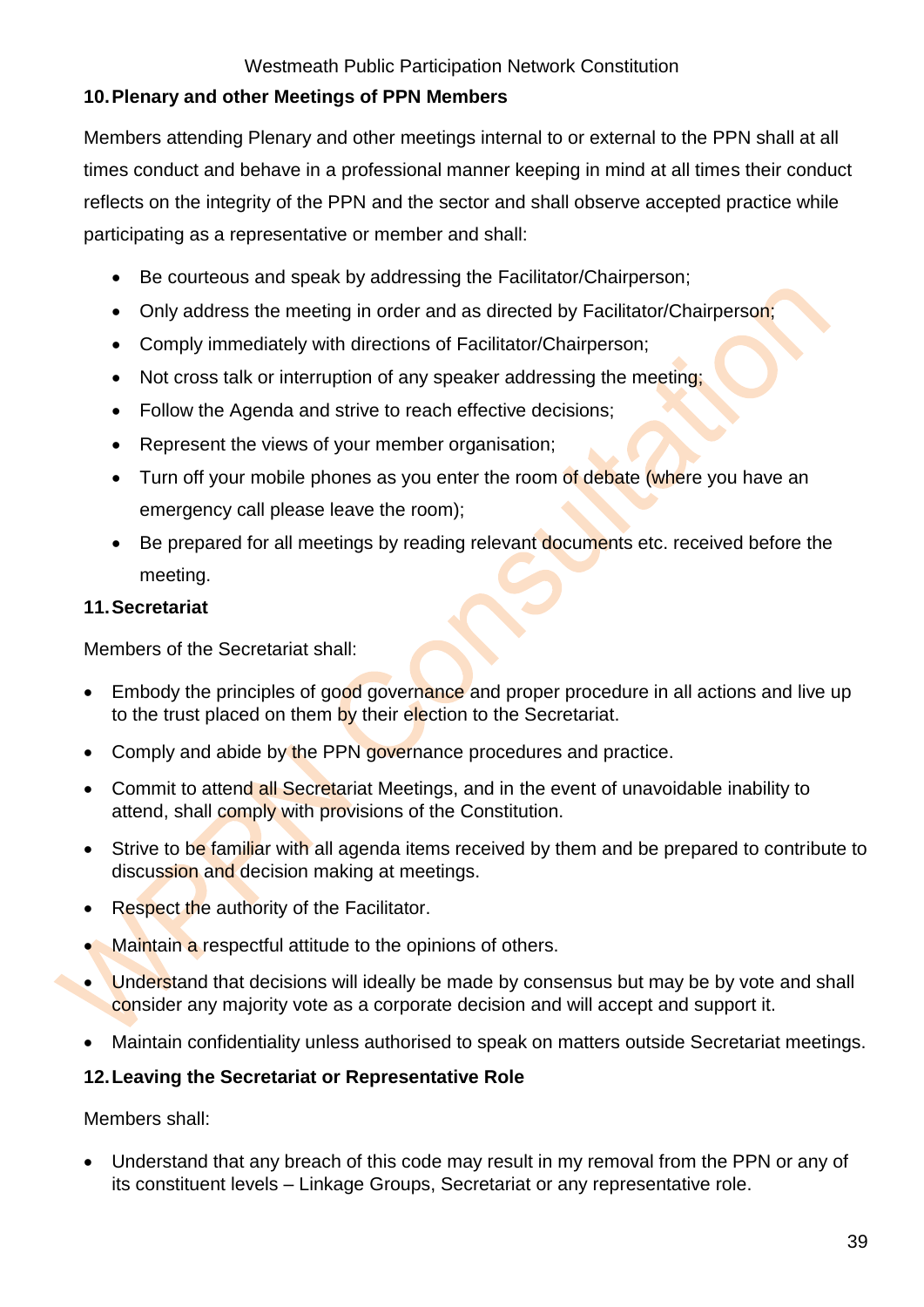- Inform the Facilitator of the Secretariat in writing, stating reasons for resigning from the Secretariat or representative role.
- Participate in an exit interview if requested.
- **13.This Code of Conduct was adopted at the Annual General Meeting of the PPN held on:** \_\_\_\_\_\_\_\_\_\_\_\_\_\_\_\_\_\_\_\_\_.

\_\_\_\_\_\_\_\_\_\_\_\_\_\_\_\_\_\_\_\_\_\_\_\_\_\_\_ **Date:** \_\_\_\_\_\_\_\_\_\_\_\_\_\_\_\_

**14.Signed on behalf of Westmeath Public Participation Network:**

**Facilitator**

**15.Signed by Representative / Secretariat Member / Facilitator/Chairperson:**

**16. Name of Committee / Board:**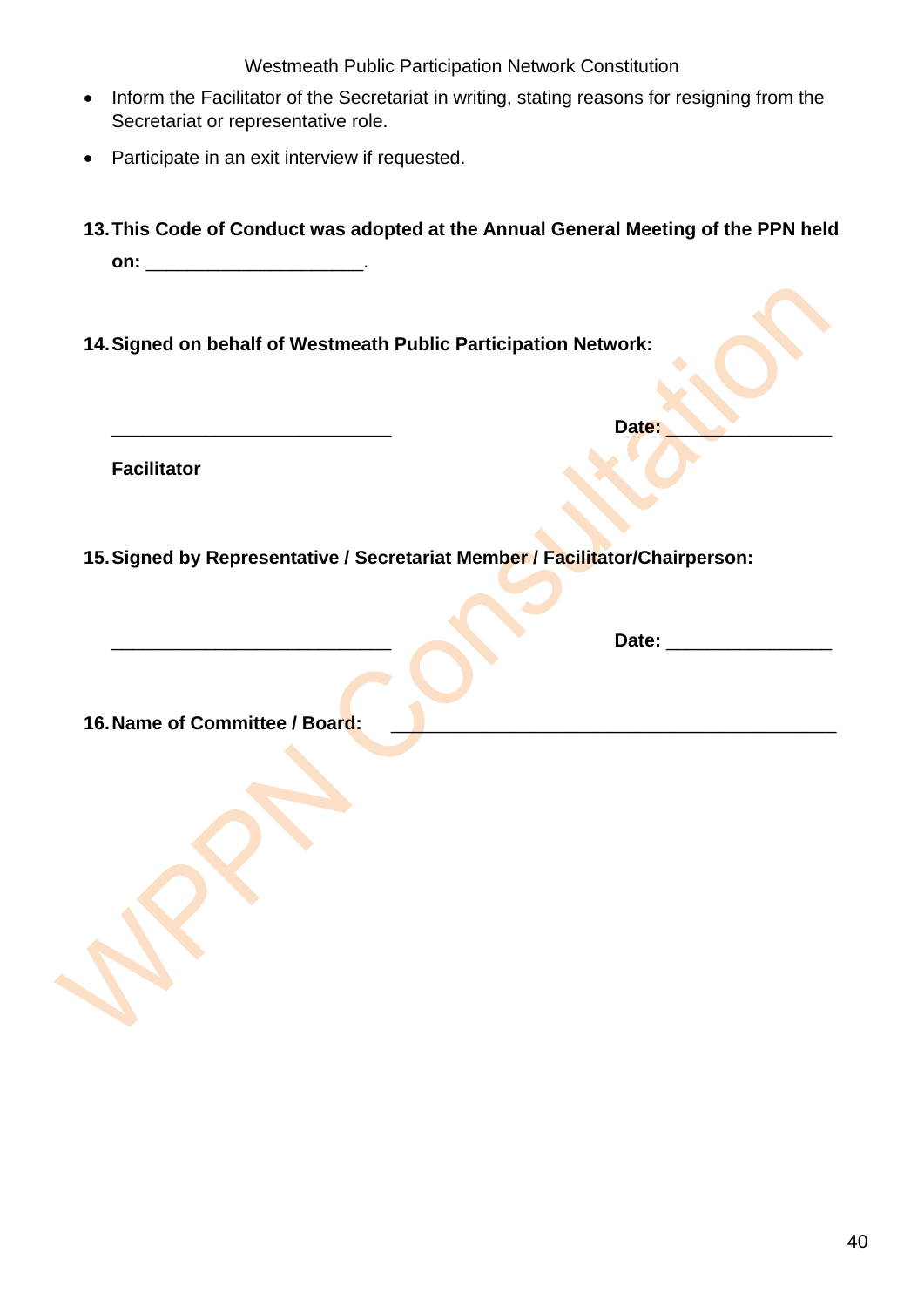# <span id="page-41-0"></span>**Appendix 5: Westmeath PPN Travel and Subsistence Policy SECTION 1: WHO CAN CLAIM EXPENSES WESTMEATH PPN**

Representatives who have been elected to sit on committees (Secretariat, SPCs, LCDC, JPC, MRDATF etc) can claim expenses, providing their participation is not part of their professional work and they cannot claim expenses for their participation from the Local Authority, their employer or from any other source.

# **SECTION 2: WHAT EXPENSES CAN BE CLAIMED**

a) Travel by private vehicle or public transport to meetings of the committee that the Westmeath PPN Representative has been elected to attend.

b) Parking costs for these meetings.

c) PPN representatives' travel and parking costs to other meetings subject to prior approval of the Westmeath PPN Secretariat or Resource Worker.

d) PPN Reps that attend other PPN organised events or meetings not specifically organised for their attendance, cannot claim expenses for that meeting e.g. Plenary.

e) Associated costs (i.e. meals for day long events where refreshments are not provided) may only be claimed with pre-approval from the Westmeath PPN Secretariat or Resource Worker.

f) Overnight costs will only be approved in exceptional circumstances where absolutely necessary and with prior approval of the Secretariat.

# **SECTION 3: MILEAGE RATES**

a) If mileage cannot be claimed from elsewhere, for those using a private motor vehicle Westmeath PPN will pay a flat mileage fee of .4815 cent per kilometre.

# **SECTION 4: WHEN TO CLAIM EXPENSES**

a) Expenses must be claimed on a bi-monthly basis (but always in the same year). Expenses claimed in December must be claimed by the 3rd week in December of the same year. This is due to PPN expenditure and financial reporting requirements from the Department of Rural & Community Development.